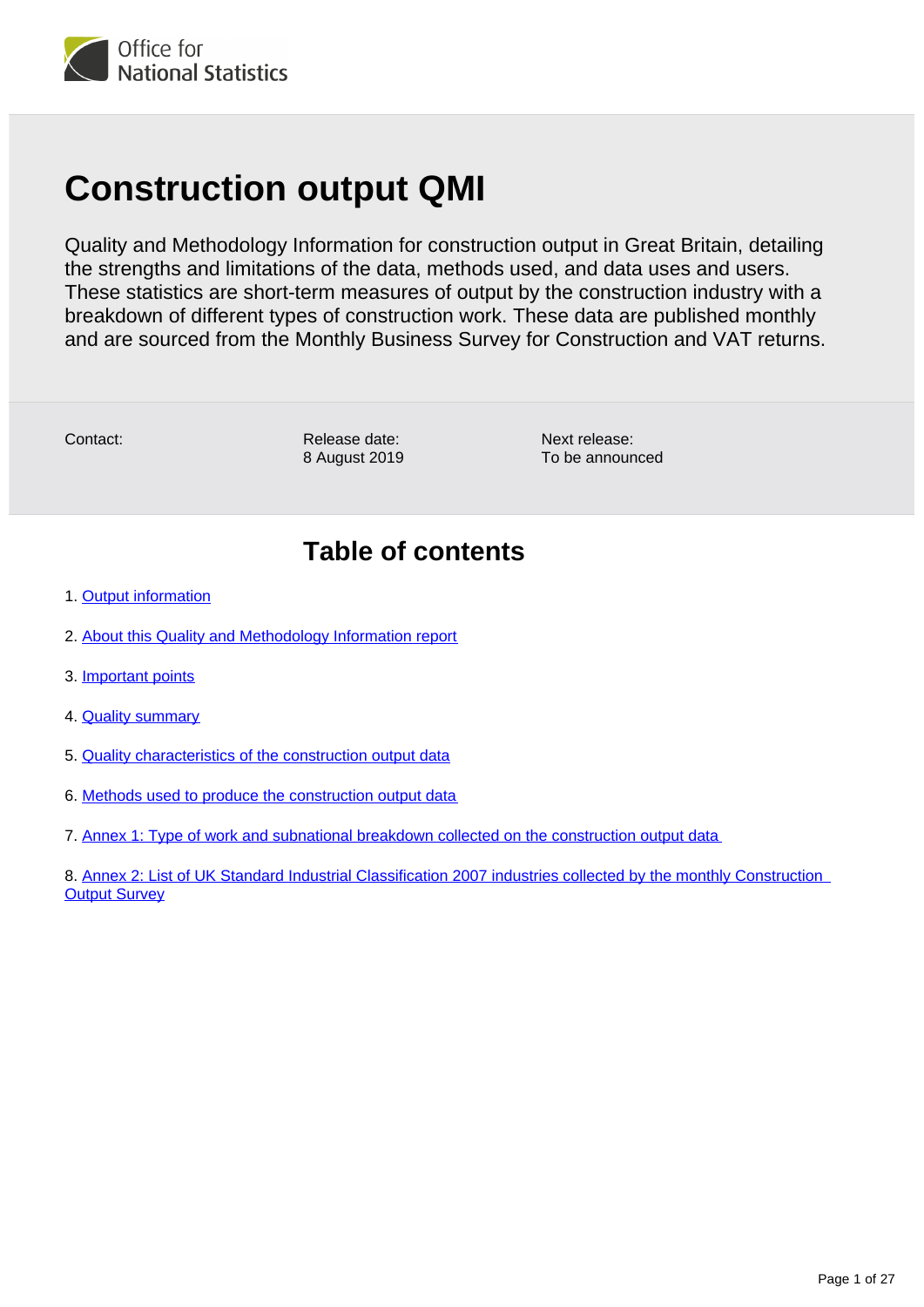# <span id="page-1-0"></span>**1 . Output information**

| <b>National Statistic</b> |                                      |
|---------------------------|--------------------------------------|
| <b>Survey name</b>        | Construction Output in Great Britain |
| <b>Frequency</b>          | Monthly                              |
| How compiled              | Survey and Administrative data       |
| Geographic coverage       | <b>Great Britain</b>                 |
| <b>Sample size</b>        | 8,000                                |
| <b>Last revised</b>       | 9 August 2019                        |

# <span id="page-1-1"></span>**2 . About this Quality and Methodology Information report**

This quality and methodology report contains information on the quality characteristics of the data (including the [European Statistical System five dimensions of quality](https://ec.europa.eu/eurostat/documents/3859598/6651706/KS-GQ-15-003-EN-N.pdf/18dd4bf0-8de6-4f3f-9adb-fab92db1a568)) as well as the methods used to create it.

The information in this report will help you to:

- understand the strengths and limitations of the data
- learn about existing uses and users of the data
- understand the methods used to create the data
- help you to decide suitable uses for the data
- reduce the risk of misusing data

# <span id="page-1-2"></span>**3 . Important points**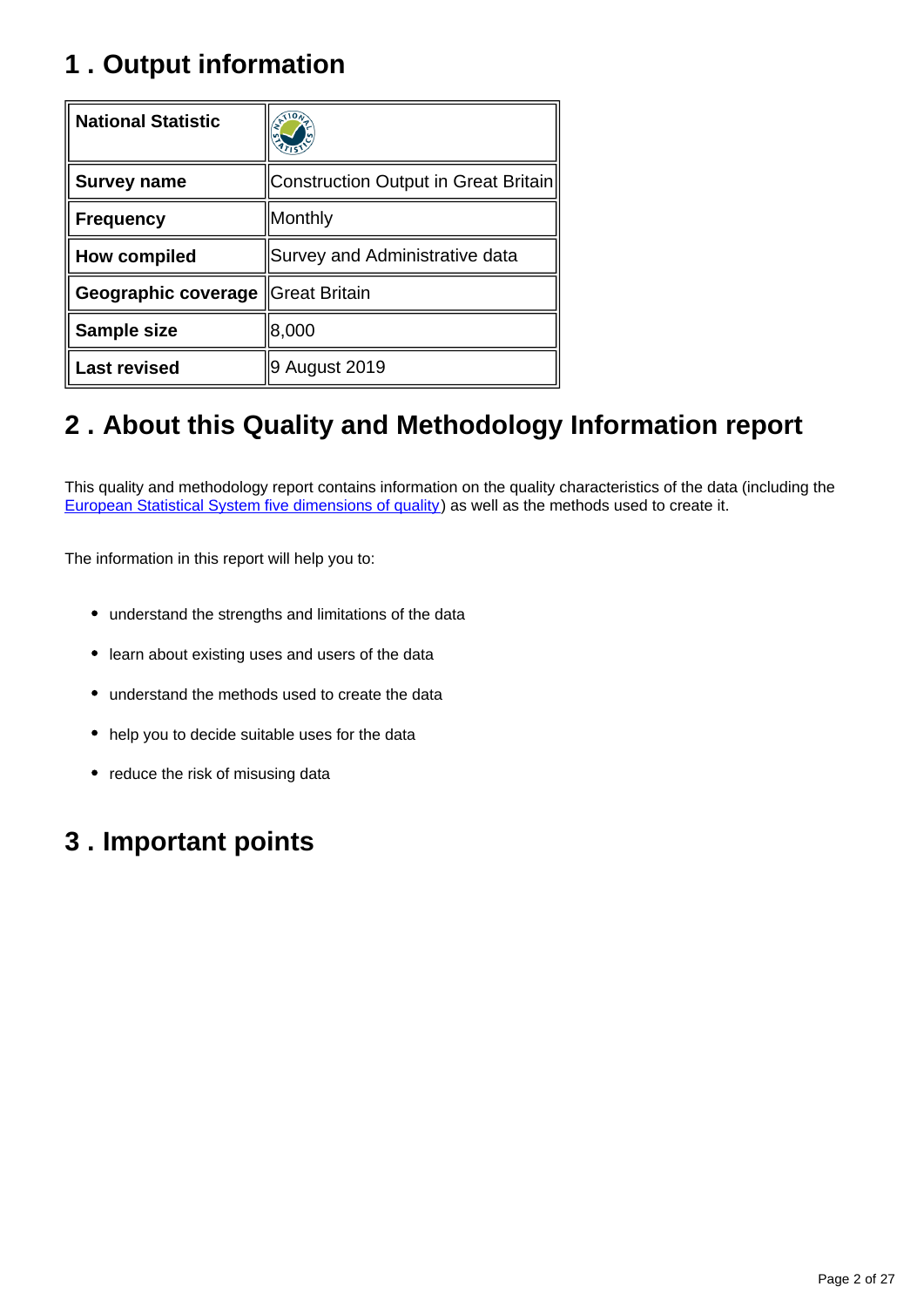- Data are sourced from the Monthly Business Survey for Construction (also known as the Construction Output Survey) and Value Added Tax (VAT) returns, which collect value of work broken down by type of work from businesses in the construction industry within Great Britain; the survey's results are used to produce estimates for [Construction output in Great Britain.](https://www.ons.gov.uk/businessindustryandtrade/constructionindustry/bulletins/constructionoutputingreatbritain/previousReleases)
- Data are published in current prices and chained volume measures (removing the effect of changes in price) on both a non-seasonally and seasonally adjusted basis; these series are available on a monthly, quarterly and annual basis.
- Data since Quarter 1 (Jan to Mar) 2010 have been published by the Office for National Statistics, however, longer time series are published under different methodologies for the period pre-2010; under these different methodologies it is possible to view current price, non-seasonally adjusted data from 1955 and chained volume measure, seasonally adjusted data from 1997.
- As of [7 March 2019, the statistics are now re-designated as National Statistics](https://www.statisticsauthority.gov.uk/correspondence/national-statistics-confirmation-ons-construction-statistics/)
- Data at subnational and sub-sectoral are also published; this split is modelled from ONS new orders in [construction data.](https://www.ons.gov.uk/businessindustryandtrade/constructionindustry/methodologies/newordersinconstructionqmi)
- Since December 2017, VAT turnover data have been used to estimate the output of selected small and medium-sized businesses; while less timely than the survey data, VAT turnover data provide an improvement in quality due to the increased number of businesses with actual data in comparison with the survey.

# <span id="page-2-0"></span>**4 . Quality summary**

The survey measures the value and volume of output in the construction industry each month. The Monthly Business Survey for Construction was introduced from January 2010, replacing the earlier Quarterly Inquiry of Activity for Construction and Allied Trades, and the Building and Civil Engineering Employment and Output Inquiry.

The survey collects output by sector from businesses in the construction industry within Great Britain. In 2008, the responsibility of these statistics transferred from the Department of Business, Enterprise and Regulatory Reform (BERR), now the **Department for Business, Energy and Industrial Strategy (BEIS)**, to the Office for National Statistics (ONS).

The [Inter-Departmental Business Register \(IDBR\)](https://www.ons.gov.uk/aboutus/whatwedo/paidservices/interdepartmentalbusinessregisteridbr) is used as the sampling frame to select 8,000 businesses each month, which are sent a questionnaire to be completed and returned to the ONS. Returns for businesses that do not respond are imputed and the data are weighted to provide estimates for the full population. [Statistical](https://www.ons.gov.uk/methodology/methodologytopicsandstatisticalconcepts/disclosurecontrol)  [disclosure control](https://www.ons.gov.uk/methodology/methodologytopicsandstatisticalconcepts/disclosurecontrol) methodology is applied to avoid identifying any individual organisations.

Value Added Tax (VAT) turnover data sourced from Her Majesty's Revenue and Customs (HMRC) have also been used to inform construction output estimates from December 2017. While less timely than the survey data, it provides improved estimates of small and medium-sized businesses due to the amount of businesses with VAT data in comparison with the numbers sampled on the survey.

Construction output is defined as the amount chargeable to customers for building and civil engineering work done in the relevant period excluding VAT and payments to subcontractors.

The survey's results are used to produce non-seasonally and seasonally adjusted monthly, quarterly and annual estimates of output in the construction industry at current price and at chained volume measures (removing the effect of changes in price). The estimates are widely used by private and public sector institutions, particularly by the Bank of England and Her Majesty's Treasury, to assist in informed decision-making and policy-making.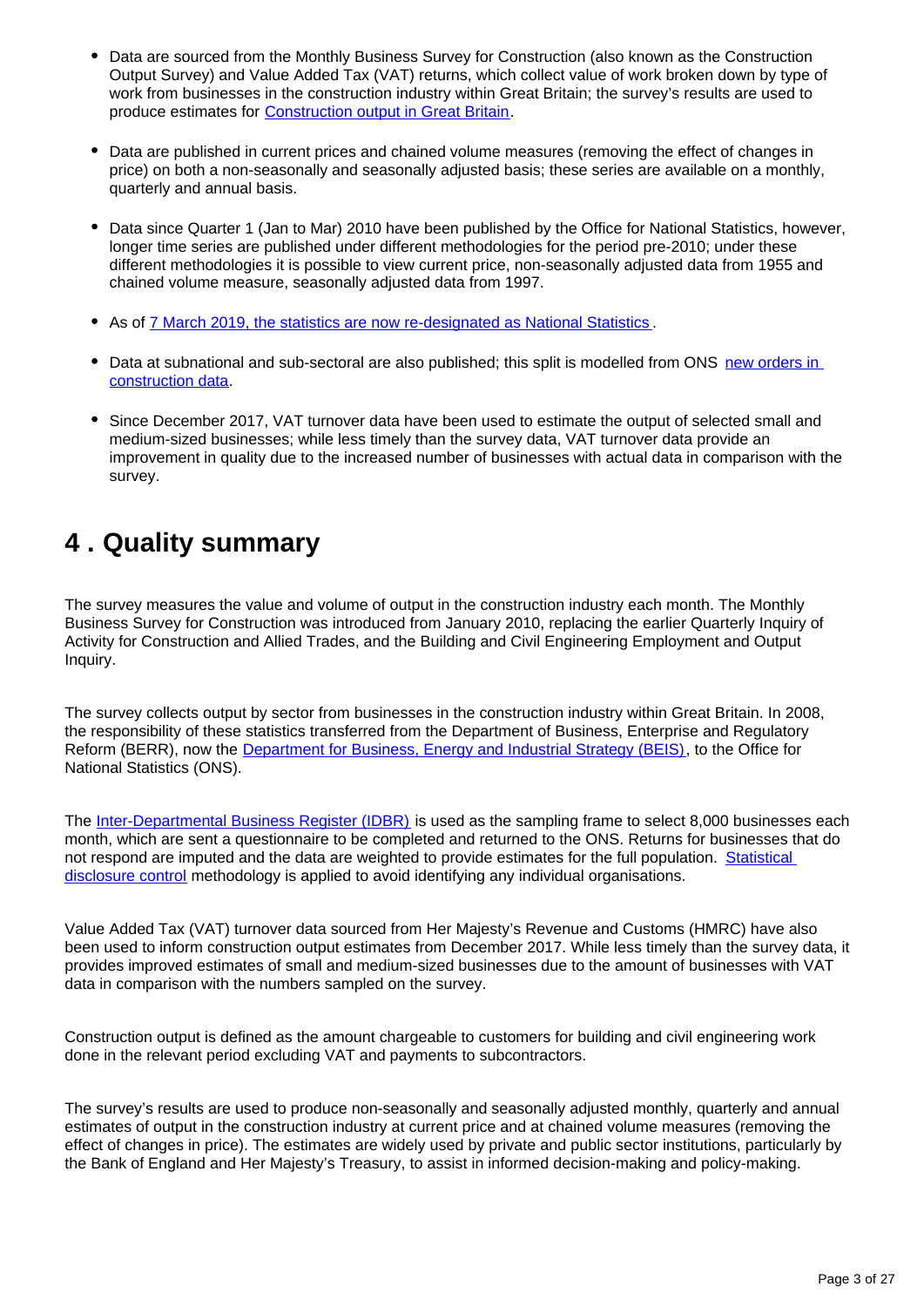Construction [output](https://www.ons.gov.uk/economy/grossdomesticproductgdp/methodologies/outputapproachtogrossdomesticproductgdp) is an important economic indicator and is also therefore used in the compilation of the output [approach of gross domestic product \(GDP\).](https://www.ons.gov.uk/economy/grossdomesticproductgdp/methodologies/outputapproachtogrossdomesticproductgdp) Based on the current [gross value added \(GVA\) weight](https://www.ons.gov.uk/economy/grossdomesticproductgdp/datasets/ukgdpolowlevelaggregates), construction equates to 6.0% of the economy.

Data at [subnational and sub-sectoral](https://www.ons.gov.uk/businessindustryandtrade/constructionindustry/datasets/outputintheconstructionindustrysubnationalandsubsector) level are also published in current prices on a non-seasonally adjusted basis. This information is not collected directly from the Construction Output Survey for logistical and burden reasons. Instead, this split is modelled from new orders data via project-level information collected from [Barbour](https://www.barbour-abi.com/evolution/)  [ABI](https://www.barbour-abi.com/evolution/). These data map the specific duration of projects, and factor in the project start date and lag time from the order being placed to the project commencing. Please note these statistics are not badged as [National Statistics](https://www.statisticsauthority.gov.uk/about-the-authority/uk-statistical-system/types-of-official-statistics/).

The Monthly Business Survey questionnaire is split into five sections, as detailed in Table 1.

Table 1: Monthly Business Survey – Construction questionnaire

**Section A** This section asks for information on housing work with a breakdown of new work and repair and maintenance. Within this section we also ask for a split of work for public sector clients (questions 5 and 6) and work for private sector clients (question 7 and 8).

**Section**  This section asks for information on infrastructure with a breakdown of new work and repair and **B** maintenance.

**Section C** This section asks for information on non-housing work excluding infrastructure with a breakdown of new work and repair and maintenance. Within this section we also ask for a split of work for public sector clients (questions 15 and 16) and work for private sector clients (question 17 to 19).

**Section**  This section asks for information on the total value of work. This is the sum of sections A to C. **D**

**Section**  This section provides users with a comments box and asks for contact details. **E**

Source: Office for National Statistics

# **Uses and users**

The data published in the [Construction output statistical bulletin](https://www.ons.gov.uk/businessindustryandtrade/constructionindustry/bulletins/constructionoutputingreatbritain/previousReleases) are used by a variety of different users. These include:

- [national accounts](https://www.ons.gov.uk/economy/nationalaccounts), where estimates are fed into the [GDP monthly estimate](https://www.ons.gov.uk/economy/grossdomesticproductgdp/bulletins/gdpmonthlyestimateuk/previousReleases) and quarterly GDP as part of the [first quarterly estimate](https://www.ons.gov.uk/economy/grossdomesticproductgdp/bulletins/gdpfirstquarterlyestimateuk/previousReleases) and [quarterly national accounts](https://www.ons.gov.uk/economy/grossdomesticproductgdp/bulletins/quarterlynationalaccounts/previousReleases) estimates
- [Eurostat](https://ec.europa.eu/eurostat/statistics-explained/index.php/Construction_production_(volume)_index_overview), to comply with statutory requirements as part of the short-term statistics regulation and to allow comparison and analysis of competitive performance across all member states across the EU
- industry analysts requiring estimates of the construction industry output of Great Britain
- trade associations making UK and international comparisons
- other government departments in helping to inform policies these other government departments include: [Department for Business, Energy and Industrial Strategy](https://www.gov.uk/government/organisations/department-for-business-energy-and-industrial-strategy) (BEIS), [Bank of England](https://www.bankofengland.co.uk/) (BoE), [HM Treasury](https://www.gov.uk/government/organisations/hm-treasury) (HMT) and the [Ministry of Housing, Communities and Local Government](https://www.gov.uk/government/organisations/ministry-of-housing-communities-and-local-government) (MHCLG)

### **Strengths and limitations**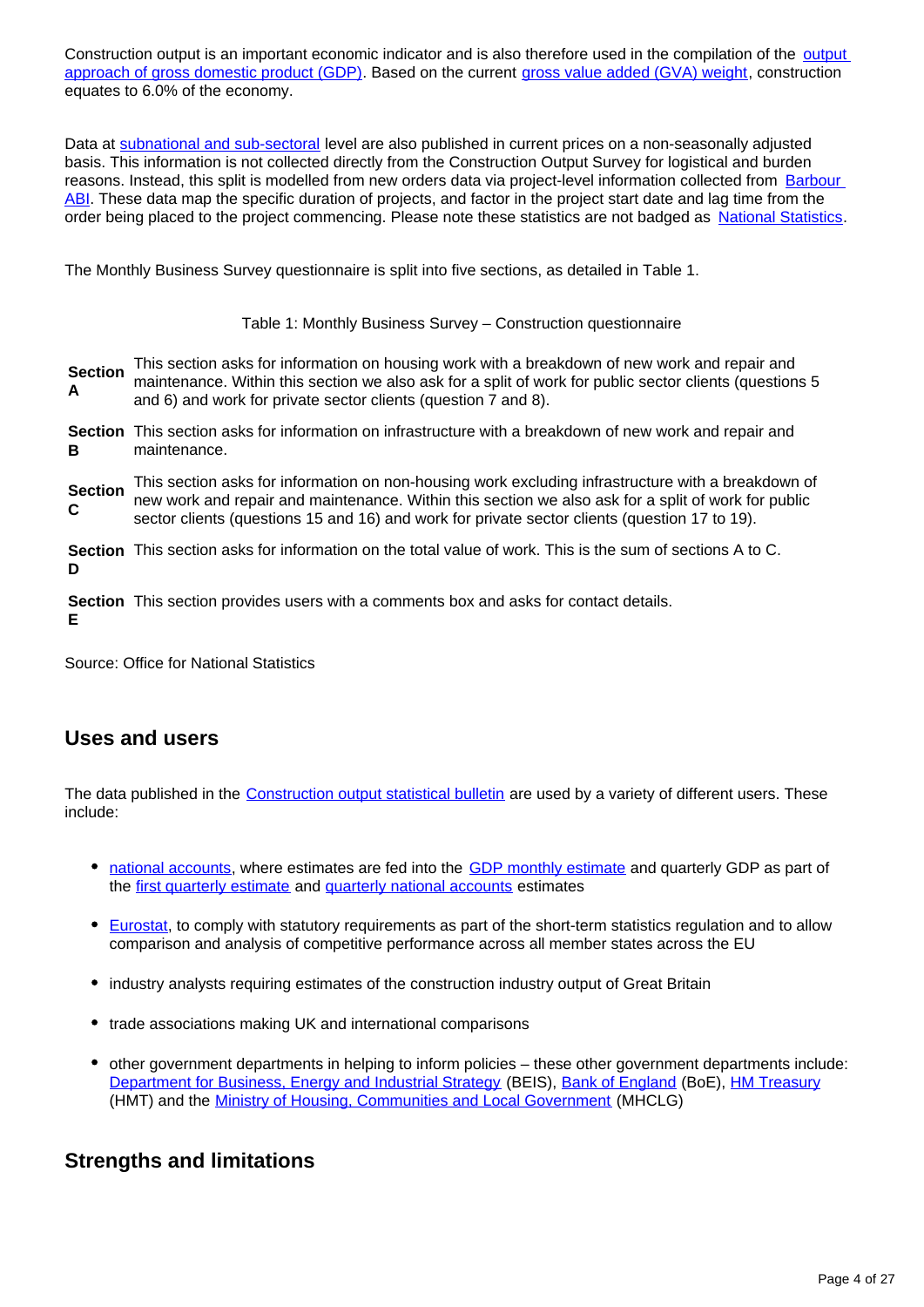#### **Strengths of the construction output data**

Timeliness of the survey – the estimates for the latest reference month are published approximately six weeks after the end of the period.

Type of work breakdown allows users to analyse trends in specific work types – the types of work published in the release are described in Annex 1 and in [Types of construction work \(PDF, 77.3KB\).](https://www.ons.gov.uk/file?uri=/businessindustryandtrade/constructionindustry/methodologies/outputintheconstructionindustry/typeofconstructionworktcm77370117.pdf)

Time series availability – a monthly chained volume measure, seasonally adjusted series is available from January 2010 to present and the survey also provides construction output in non-seasonally adjusted current prices from 1955 to present.

Coverage of larger businesses – businesses with greater than or equal to 100 employees, or 10 to 99 employees with turnover greater than or equal to £60 million per year, are sampled period-on-period; this allows a high coverage in terms of turnover within the industry.

Response rates to the survey – at the time of the latest monthly construction output publication, the approximate response rate for the latest month is nearly 80% based on turnover coverage; these response rates are published within [Table 11 of the output in the construction industry](https://www.ons.gov.uk/businessindustryandtrade/constructionindustry/datasets/outputintheconstructionindustrysubnationalandsubsector) dataset in the statistical bulletin each month.

Based on the **[Eurostat guidance](https://ec.europa.eu/eurostat/web/products-manuals-and-guidelines/-/KS-GQ-14-005)**, the methodology used to measure the industry is an "A method"; this is the best possible method available and compared with other member states across the EU; we are the only member state to adhere to the A method methodology.

Our survey is the largest and broadest-ranging survey of the construction sector both across government and within the private sector.

#### **Limitations of the construction output data**

Question definition for the value of work supplied by businesses. The questions surveyed on the questionnaire ask for a business to return the value of work for a specific period. Whilst the question is clear in terms of what to include and exclude as part of this definition, along with contact details for businesses to contact the office to query their returns, it is sometimes the case that there can be inconsistency as to what is provided. For example, within the questions asked, payments to subcontractors are specifically asked to be excluded to avoid doublecounting. This is because if we also sample the subcontractor we may have this work captured twice, that is, by the contractor and subcontractor.

Clarity between the types of work breakdown. Some businesses are involved in multiple types of work in the construction industry and sometimes across both the public and private sector. Therefore, the ability to break down this work undertaken to the definitions we survey on the questionnaire is sometimes difficult to provide. This information is also sometimes not always collected by the business and in a manner that is easily to hand.

Coverage of businesses under the Value Added Tax (VAT) and Pay As You Earn (PAYE) threshold. The sampling frame used in the production of the Construction output estimates is the Inter-Departmental Business [Register](https://www.ons.gov.uk/aboutus/whatwedo/paidservices/interdepartmentalbusinessregisteridbr) (IDBR). The IDBR is a comprehensive list of UK businesses used by government for statistical purposes covering 2.6 million businesses in all sectors of the UK economy. It does not cover very small businesses (those without employees and/or with turnover below the tax threshold) and some non-profit making organisations. Therefore, in the survey, the published estimates would not include estimates of unrecorded output. This is work carried out by sole proprietors who do not pay PAYE and are below the VAT threshold and therefore will not feature in the sample.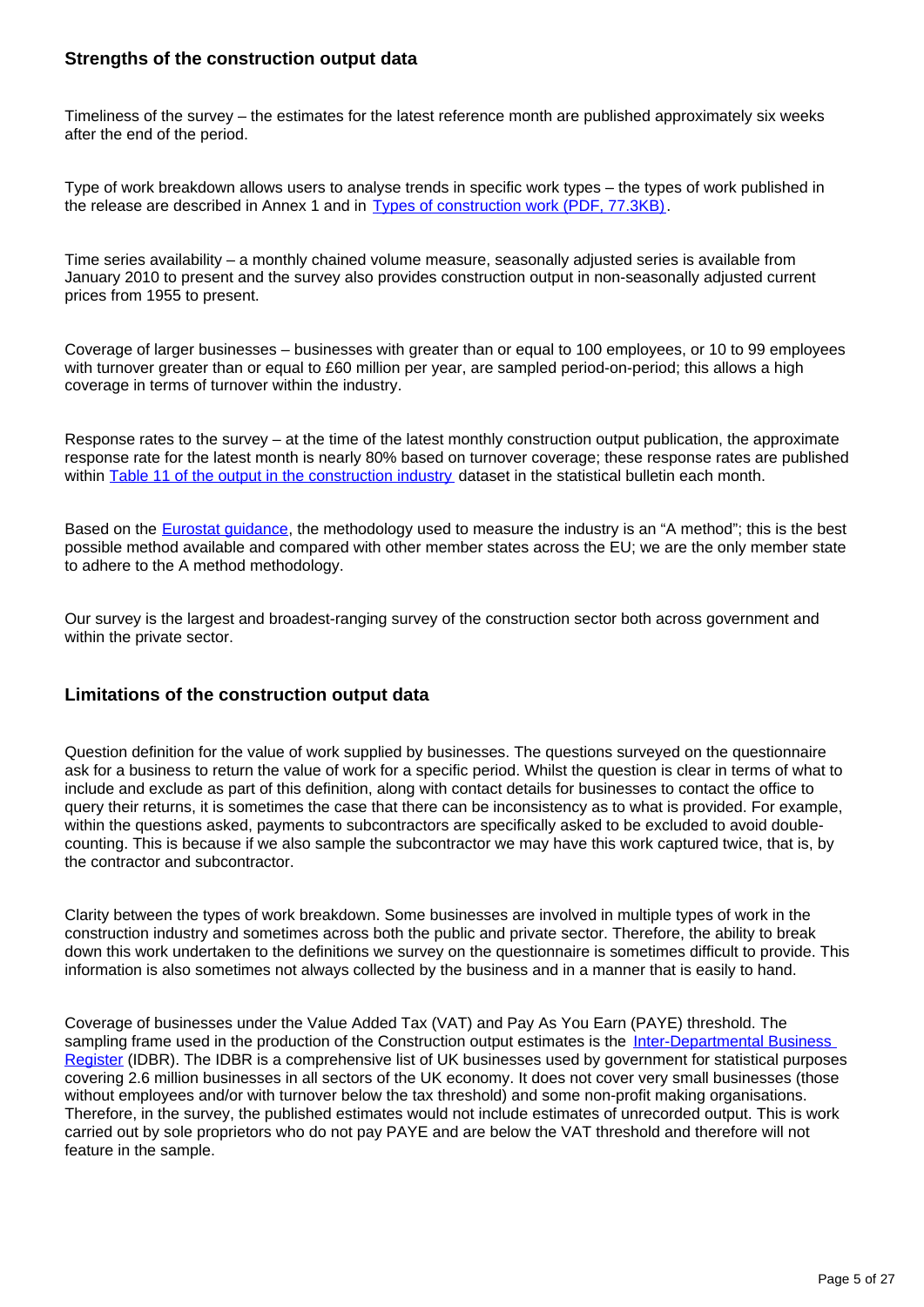Exclusion of [UK Standard Industrial Classification 2007: SIC 2007](https://www.ons.gov.uk/methodology/classificationsandstandards/ukstandardindustrialclassificationofeconomicactivities/uksic2007) 41.1 "development of building projects". In terms of the UK SIC 2007 section F construction, the survey has full coverage apart from UK SIC 2007 41.1 "development of building projects". This is consistent with other national statistical institutes and originates in the type of activity this SIC undertakes. Property developers tend to subcontract work to other businesses in the construction sector that carry out the actual building activity. Businesses are asked to exclude any subcontracted work to avoid any double-counting. Output does not include payments made to architects or consultants from other firms – this would cover engineers and surveyors. Output would, however, include wages paid to such people if they were directly employed by the business.

# **Recent improvements**

In recent years there have been numerous improvements to construction output in Great Britain estimates. These are detailed in this section.

Following the [announcement by the UK Statistics Authority on 7 March 2019](https://www.statisticsauthority.gov.uk/correspondence/national-statistics-confirmation-ons-construction-statistics/) , Great Britain construction output statistics have been re-designated as [National Statistics](https://www.statisticsauthority.gov.uk/about-the-authority/uk-statistical-system/types-of-official-statistics/) in accordance with the Statistics and Registration [Service Act 2007](https://www.statisticsauthority.gov.uk/about-the-authority/uk-statistical-system/legislation/key-legislative-documents/) and signifying compliance with the [Code of Practice for Statistics.](https://www.statisticsauthority.gov.uk/code-of-practice/) This assessment also covered [Construction Output Price Indices](https://www.ons.gov.uk/businessindustryandtrade/constructionindustry/bulletins/constructionoutputpriceindicesopis/previousReleases) and [Construction new orders.](https://www.ons.gov.uk/businessindustryandtrade/constructionindustry/methodologies/newordersinconstructionqmi) This means the independent regulator has judged that these statistics provide the highest levels of "trustworthiness, quality and value".

As part of the ongoing Office for National Statistics (ONS) Construction Statistics Development Programme to regain the National Statistics status, we have worked closely with the Construction Statistics Steering Group (CSSG) and the [Consultative Committee on Construction Industry Statistics](https://www.gov.uk/government/publications/cccis) (CCCIS). These groups provide a forum for the ONS to engage with main users of construction statistics on the development of ONS-published construction statistics, including other government departments, industry experts and academics, to identify areas for improvement.

We have recently published a series of methodological articles to help communicate these recent improvements.

[Construction development: Impact of improvements to construction statistics,](https://www.ons.gov.uk/businessindustryandtrade/constructionindustry/articles/constructiondevelopment/impactofimprovementstoconstructionstatistics) published on 29 September 2017. This article details improvements to the output price indices, including the incorporation of a mark-up for profit margin, a revised methodology for the labour series, new weights and data sources, and a full review of the methodology used. For further information, please see the [Construction Output Price Indices Quality and](https://www.ons.gov.uk/businessindustryandtrade/constructionindustry/methodologies/constructionoutputpriceindicesopisqmi)  [Methodology Information](https://www.ons.gov.uk/businessindustryandtrade/constructionindustry/methodologies/constructionoutputpriceindicesopisqmi) report.

[Improvements to construction statistics: addressing the bias in early estimates of construction output](https://www.ons.gov.uk/businessindustryandtrade/constructionindustry/articles/improvementstoconstructionstatisticsaddressingthebiasinearlyestimatesofconstructionoutputjune2018/2018-06-04) , published on 4 June 2018. This article addresses the upward bias in early construction output survey data, which was achieved by improving imputation methodology to impute data for businesses that have not yet returned their survey responses, along with a further adjustment to address additional bias in early estimates. For further information on the impact of these methodological changes, please see Impact of the improvements to [construction statistics](https://www.ons.gov.uk/releases/impactofimprovementstoconstructionstatisticsjune2018), published on 29 June 2018.

[Construction development: improvements to regional and sub-sector level estimates](https://www.ons.gov.uk/businessindustryandtrade/constructionindustry/articles/constructiondevelopmentimprovementstoregionalandsubsectorlevelestimatesjune2018/2018-06-04) , published on 4 June 2018. This article highlights improvements made to the model used to estimate subnational and sub-sectoral level output estimates, by improving the assumptions used using project-level data sourced from Barbour ABI. This results in subnational and sub-sectoral level data that are more reflective of what is happening within the economy.

[Construction statistics development: improving the understanding of new orders in the construction industry and](https://www.ons.gov.uk/businessindustryandtrade/constructionindustry/articles/constructionstatisticsdevelopmentimprovingtheunderstandingofnewordersintheconstructionindustryandthegapbetweenoutputandneworders/2018-10-30)  [the gap between output and new orders](https://www.ons.gov.uk/businessindustryandtrade/constructionindustry/articles/constructionstatisticsdevelopmentimprovingtheunderstandingofnewordersintheconstructionindustryandthegapbetweenoutputandneworders/2018-10-30), published on 30 October 2018, provides analysis to improve the understanding of the uses of and coherence between ONS construction output and new orders data. For more information, please see the [New orders in construction Quality and Methodology Information](https://www.ons.gov.uk/businessindustryandtrade/constructionindustry/methodologies/newordersinconstructionqmi) report.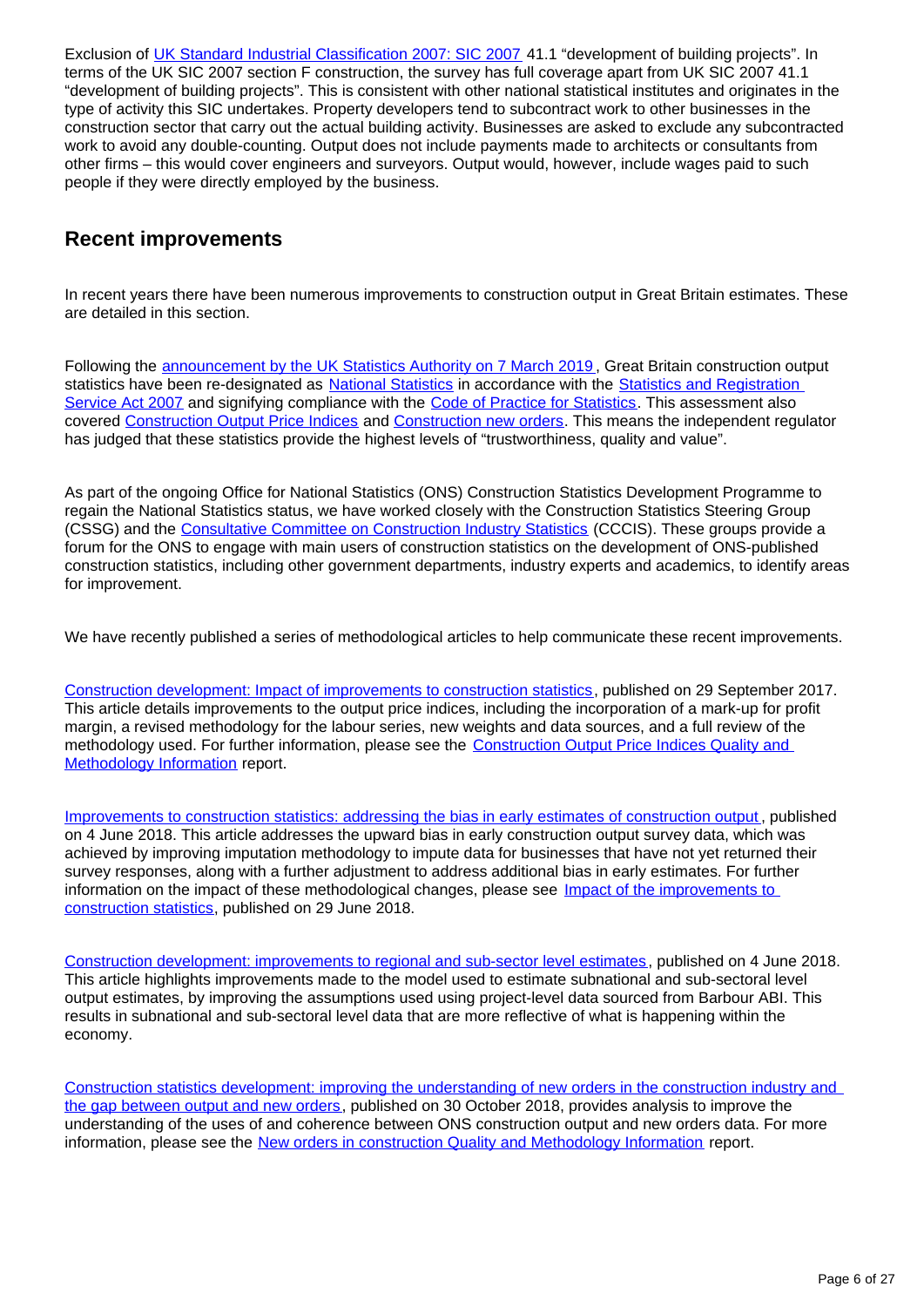[Conceptual and methodological differences between private housing construction output and gross fixed capital](https://www.ons.gov.uk/economy/grossdomesticproductgdp/articles/conceptualandmethodologicaldifferencesbetweenprivatehousingconstructionoutputandgrossfixedcapitalformationprivatesectordwellings/2019-05-31)  [formation private sector dwelling,](https://www.ons.gov.uk/economy/grossdomesticproductgdp/articles/conceptualandmethodologicaldifferencesbetweenprivatehousingconstructionoutputandgrossfixedcapitalformationprivatesectordwellings/2019-05-31) published on 31 May 2019 provides an explanation as to why construction output related to private housing is not equal to investment expenditure on dwellings. This has been done by analysing their components and how the statistics are calculated.

VAT turnover data are also used to supplement construction output survey data. This is part of the transformation of short-term output indicators to make more use of administrative data to help inform the estimates. By using VAT turnover data for selected industries, we are now able to use actual data from approximately 85,000 businesses in comparison with the 2,400 units it replaces. Further information on the use of VAT turnover and its impact can be found in the following articles:

[VAT turnover implementation into national accounts article](https://www.ons.gov.uk/economy/grossdomesticproductgdp/articles/vatturnoverinitialresearchanalysisuk/december) (published on 22 December 2017)

[VAT turnover in national accounts: background and methodology](https://www.ons.gov.uk/economy/grossdomesticproductgdp/methodologies/vatturnoverdatainnationalaccountsbackgroundandmethodology) (published on 19 March 2018)

[Quality assurance of administrative data \(QAAD\) report for Value Added Tax turnover data](https://www.ons.gov.uk/economy/economicoutputandproductivity/output/methodologies/qualityassuranceofadministrativedataqaadreportforvalueaddedtaxturnoverdata) (published 11 April 2019)

# <span id="page-6-0"></span>**5 . Quality characteristics of the construction output data**

## **Relevance**

Office for National Statistics (ONS) construction output data are regularly assessed as part of an ongoing quality assurance programme from the [Office for Statistics Regulation \(OSR\).](https://www.statisticsauthority.gov.uk/osr/) Previous consultation details are captured in this section.

The statistics have also been assessed against the standard set out in the statutory [Code of Practice for Statistics](https://www.statisticsauthority.gov.uk/code-of-practice/) . The first UK Statistics Authority assessment to assess the suitability of the output was conducted in 2012. The findings from the assessment can be found within [Assessment report 170.](https://www.statisticsauthority.gov.uk/publication/statistics-on-output-and-new-orders-in-the-construction-industry/)

The next UK Statistics Authority assessment of the relevance of the statistics was conducted in 2014. The findings from the assessment can be found within [Assessment report 280.](https://www.statisticsauthority.gov.uk/publication/statistics-on-construction-output-and-new-orders/)

Construction output statistics have recently been re-assessed by OSR. This consultation also covers the ONS's construction new orders and Construction Output Price Indices. The [public consultation](https://www.statisticsauthority.gov.uk/osr/what-we-do/assessment/current-future-assessments/re-assessment-of-onss-construction-output-and-new-orders-statistics-and-construction-output-price-indices-opis-statistics/) closed for responses as of December 2017. As a result of the work programme to develop and improve the statistics, as of [7 March 2019](https://www.statisticsauthority.gov.uk/correspondence/national-statistics-confirmation-ons-construction-statistics/) the statistics have been re-designated as National Statistics status.

All issues relating to the collection and dissemination of construction output statistics are discussed with users through two separate forums:

- the Consultative Committee on Construction Industry Statistics (CCCIS) this is a joint forum that meets biannually and consists of members of the industry, academics, the Department for Business, Energy and Industrial Strategy and the ONS
- the Construction Statistics Steering Group (CSSG) this is a group of other government departments, industry experts and academics who provide comment and input into recent development work on the survey and statistical products; due to the nature of data being discussed, all attendees are required to sign a confidentiality declaration to ensure data are not discussed and disclosed outside this forum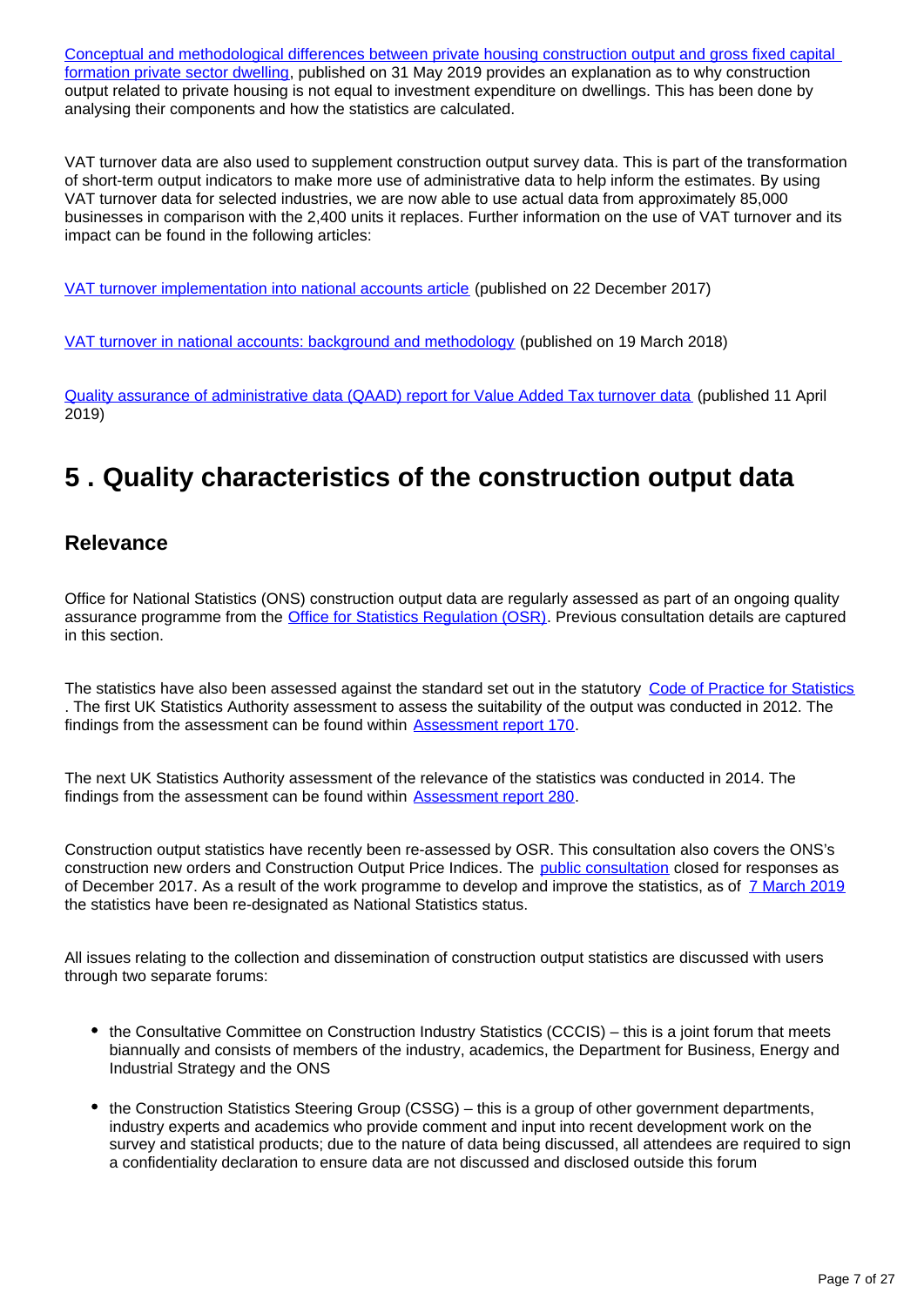# **Accuracy**

The total error in a survey estimate is the difference between the estimate derived from the data collected and the true (unknown) value for the population. The total error consists of two main elements; sampling error and nonsampling error.

The survey obtains its samples from the [Inter-Departmental Business Register \(IDBR\)](https://www.ons.gov.uk/aboutus/whatwedo/paidservices/interdepartmentalbusinessregisteridbr), which is a database of UK businesses maintained by the ONS. Northern Ireland businesses while not selected for the survey are included on the IDBR.

The sample is periodically reviewed by ONS methodologists to ensure optimality. Targeted survey response rates are set at 65% by number of questionnaires and 79% by turnover coverage. Respondents are sent reminder letters to encourage response and are also contacted by telephone to achieve the response targets. Enforcement of persistent non-responders can also be implemented if required. Response rates at the time of publication are included for the current months and three months prior within [Output in the construction industry Table 11.](https://www.ons.gov.uk/businessindustryandtrade/constructionindustry/datasets/outputintheconstructionindustry)

# **Sampling error**

The sampling error represents the error that arises because the estimate is based on a survey rather than a census of the population. Sampling error is minimised for the Monthly Business Survey using a scientifically chosen sample, which is reviewed and refined periodically. Sampling error is continually monitored with standard errors and coefficients of variation calculated for each output question asked.

#### **Standard error**

The standard error is a measure of the level of sampling error we expect to see, based on the design of our sample and our underlying assumptions about the population being studied. In the case of the construction output statistics, there is an underlying assumption that the distribution of companies within the sample is normally distributed. As such, we expect to find the true value for output within plus or minus 1.96 standard errors of our estimate 95% of the time.

For example, based on May 2019 data, total output in current prices and on a non-seasonally adjusted basis from the survey data was £14,537 million with a standard error of £180 million.

### **Coefficient of variation (CV)**

This is estimated by the standard error of a variable divided by the survey estimate. This is used to compare the relative precision across surveys or variables.

The CV is effectively a measure of the size of our confidence intervals relative to the value being estimated. To give an example: being confident that output is £1,000 million plus or minus £10 million is far more meaningful than saying that output is £11 million plus or minus £10 million, despite the standard error being the same in both cases.

Inherently, due to the difference in the size of different sectors of construction, we cannot survey all businesses equally without it being an undue burden on certain types of business. As such, the CV will vary between different outputs being predicted, due to the composition of the sample and the size of the sectors being surveyed.

Estimated standard errors and CVs are available for sector estimates published in Output in the construction [industry Table 8.](https://www.ons.gov.uk/businessindustryandtrade/constructionindustry/datasets/outputintheconstructionindustry)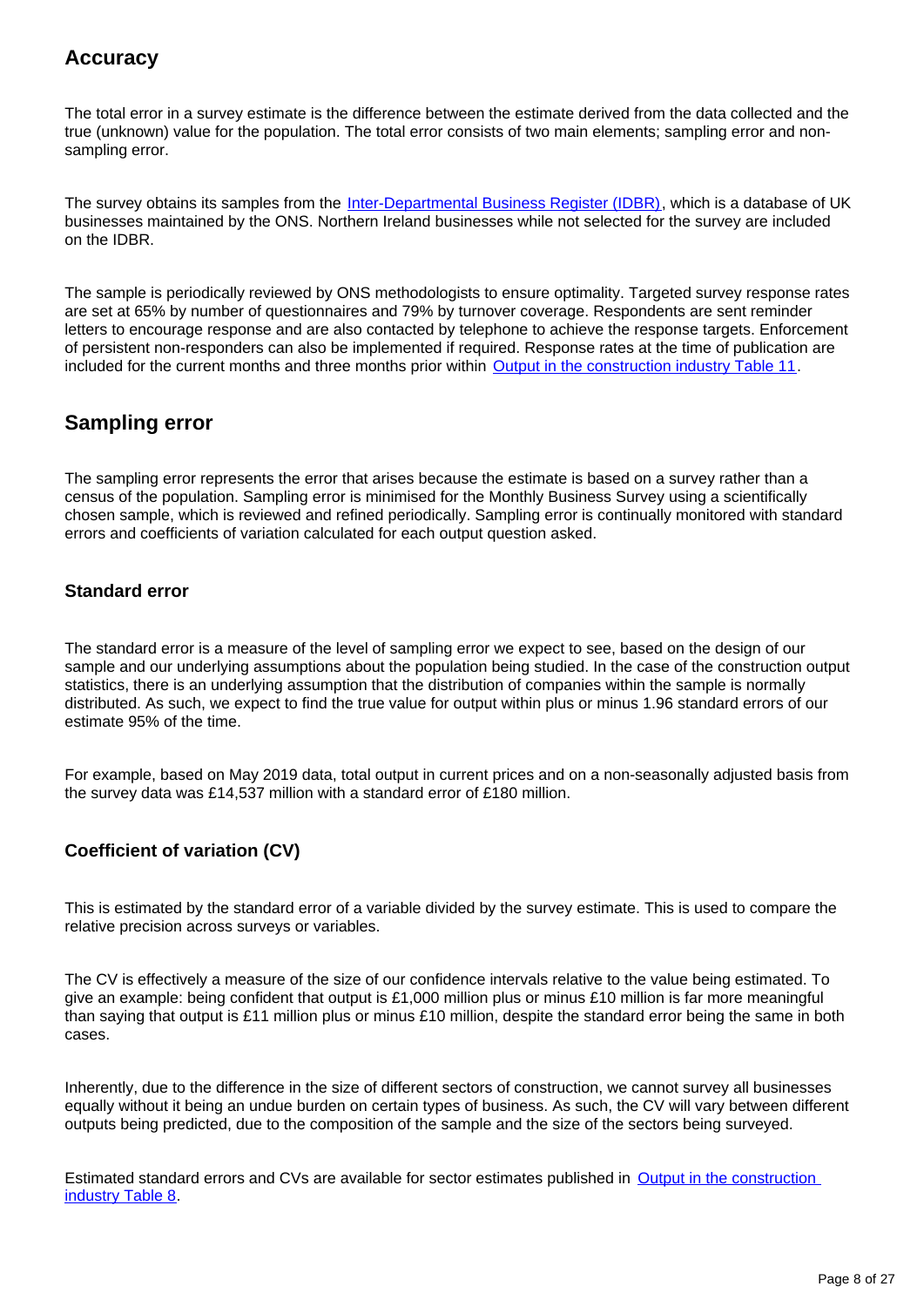# **Non-sampling error**

Non-sampling errors cover all errors unrelated to sampling methodology. Specific examples to the construction output release are detailed in this section. Non-sampling error is minimised through comprehensive input and output editing processes within the various ONS teams responsible for these areas but can be difficult to quantify.

These actions range from ensuring wording of questions is as clear and simple as possible, right through to enforcement actions being taken in the courts against companies that fail to respond to statutory surveys. A nonsampling error will usually force us to use a value imputed from the present and historical data to replace the missing values. These imputation methods are further described in Table 3. The rate of imputations is also published monthly in **[Output in the construction industry Table 8](https://www.ons.gov.uk/businessindustryandtrade/constructionindustry/datasets/outputintheconstructionindustry)**.

### **Response rate**

The response rate gives an indication of the likely impact of non-response error on the survey estimates. The issue with missing responses is that there is a potential for "non-response bias".

An example of this could be that smaller businesses may be more likely to respond in a timely manner to our survey than a large multi-national company. This may be because their activity takes place in a single sector, whereas a larger firm may operate in multiple sectors in multiple regions across the UK and it takes more time to coordinate their response. As such, this would bias our data towards the smaller companies. As previously said, steps are taken to minimise the burden of the survey and maximise the response rate. The lower the response rate, the higher the chance that some form of non-response bias will be present in the output.

To adjust for this non-response bias and higher imputation rate for non-response, an adjustment is applied to the early estimates of the survey data. Based on historic data, a decaying multiplicative adjustment is applied to the data to account for the remaining bias, where a large adjustment is applied for the latest month in comparison with the subsequent months. This adjustment is applied at the aggregate level and seeks to address the remaining bias caused by late responders differing in their characteristics from early responders.

For further information, please see Sections 6 and 7 of the article [Improvements to construction statistics:](https://www.ons.gov.uk/businessindustryandtrade/constructionindustry/articles/improvementstoconstructionstatisticsaddressingthebiasinearlyestimatesofconstructionoutputjune2018/2018-06-04)  [Addressing the bias in early estimates of construction output,](https://www.ons.gov.uk/businessindustryandtrade/constructionindustry/articles/improvementstoconstructionstatisticsaddressingthebiasinearlyestimatesofconstructionoutputjune2018/2018-06-04) published on 4 June 2018.

Overall response rates are published in [Output in the construction industry Table 11.](https://www.ons.gov.uk/businessindustryandtrade/constructionindustry/datasets/outputintheconstructionindustry) These include the latest reference month and the subsequent three months at the time of the latest construction output release.

### **Response accuracy**

It is difficult to accurately quantify the effect of response inaccuracy. We are aware of possible issues over concepts and definitions collected, however, we try to explicitly state what is required to be included and excluded from the business on the questionnaire. Further attempts to validate and quality assure response is achieved through a mixture of telephone conversations with businesses and written follow-ups to ensure an audit trail to assist future validation of the business if required.

# **Classification changes on the IDBR**

Industry reclassification (moving from one [UK Standard Industrial Classification 2007: SIC 2007](https://www.ons.gov.uk/methodology/classificationsandstandards/ukstandardindustrialclassificationofeconomicactivities/uksic2007) to another) can occur due to a relatively small change to the nature of a businesses' activity, but can have a significant effect on estimates.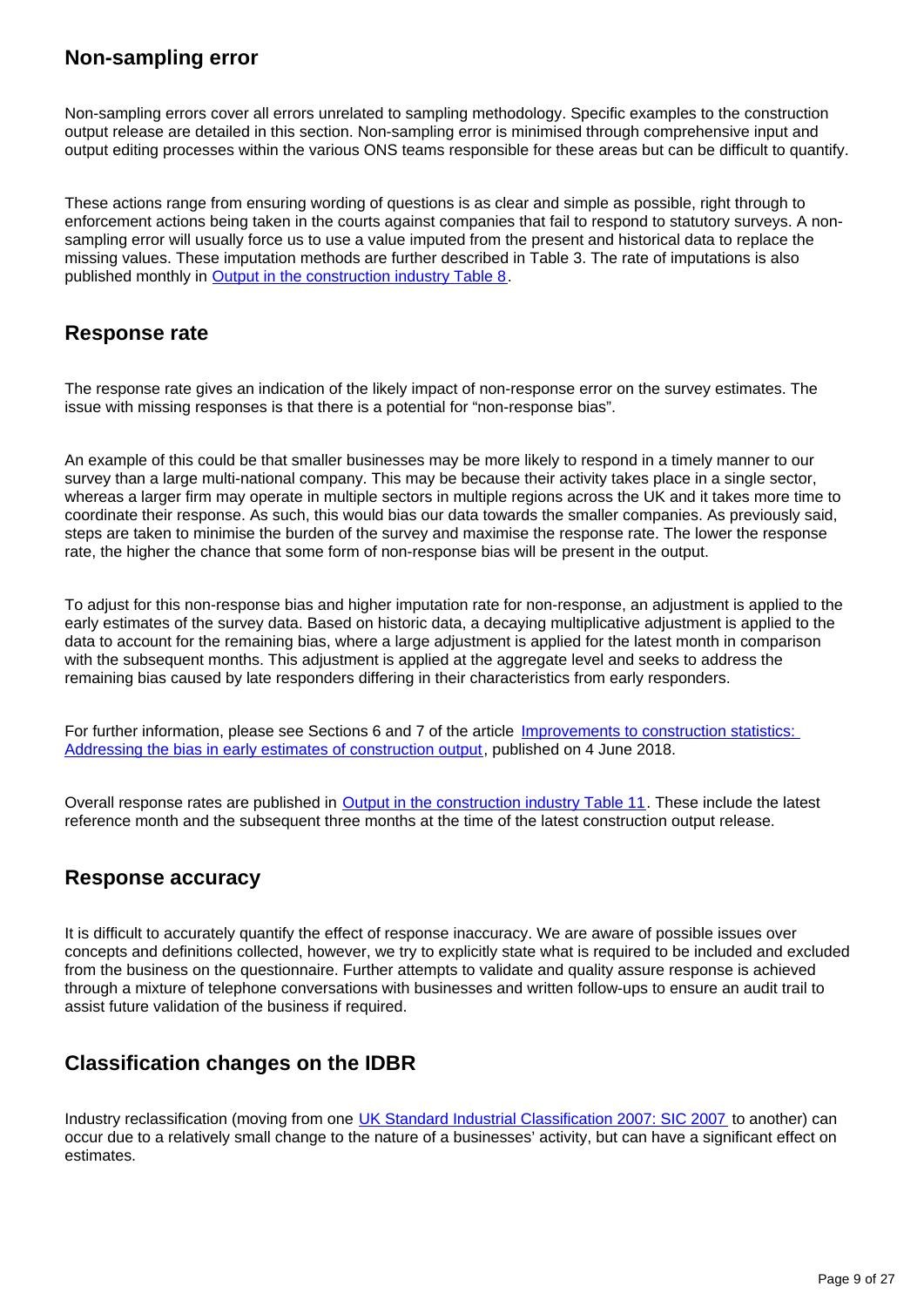When a survey does not cover the whole business population, as with the monthly Construction Output Survey, industry reclassification can lead to units moving in and out of scope of the sample. Likewise, movement of employment can affect estimates as the businesses is reclassified from one stratum to another. This can be problematic when a business is reclassified from sampled stratum with weighting applied to a fully enumerated stratum or the other way around.

We minimise this error by ensuring that main respondents to sectors remain in the sample period-on-period by having a census of all businesses with employment greater than or equal to 100 employees or employment of 10 to 99 employees and annual turnover of £60 million or more.

In addition, the correction of misclassified businesses can lead to bias, particularly when there is systematic movement from one industry to another. This is because, where classification updates are identified via survey returns, it is only units in the survey sample that are updated.

## **Coverage errors**

The coverage of the monthly Construction Output Survey is impossible to assess, because it is not possible to identify all businesses that undertake construction activity across the economy. Consequently, as the IDBR classifies businesses' activity based on primary economic activity, the coverage of the survey is generally assessed by using the enterprises' turnover or employment as a reference.

This method ensures a numerical number can be applied to coverage but must be viewed with caution, as it would exclude firms not classified to the construction sector that may be conducting construction themselves. For a full breakdown of [UK SIC 2007](https://www.ons.gov.uk/methodology/classificationsandstandards/ukstandardindustrialclassificationofeconomicactivities/uksic2007) coverage for the Monthly Construction Survey, please see Annex 2.

# **Reliability**

Assessing the difference between the first published estimate and the final revised figure provides an indication of reliability. Monthly construction output data are revised subject to the [National Accounts Revisions Policy.](https://www.ons.gov.uk/methodology/methodologytopicsandstatisticalconcepts/revisions/revisionspoliciesforeconomicstatistics/nationalaccountsrevisionspolicyupdateddecember2017) The available period for revisions is announced ahead of time to ensure confidence in the reliability of the values being given.

Revisions are separate to corrections, which are unplanned changes announced by the ONS upon the discovery of errors in our output. Corrections should always be clearly labelled as such, rather than simply included with revisions, as in accordance with the National Accounts Policy.

When open for revisions in the monthly publication, a section describing these revisions in further detail is added to assist users' understanding.

Revisions can be made for a variety of reasons, the most common include:

- late responses to survey returns or Value Added Tax (VAT) turnover data, or changes to original returns
- imputations being replaced by actual data
- revisions to seasonal adjustment factors, which are re-estimated every month and reviewed annually
- HM Revenue and Customs (HMRC) VAT returns replacing Monthly Business Survey (MBS) data for smalland medium-sized businesses when VAT estimates become available each quarter
- revisions to the input series for the Construction Output Price Indices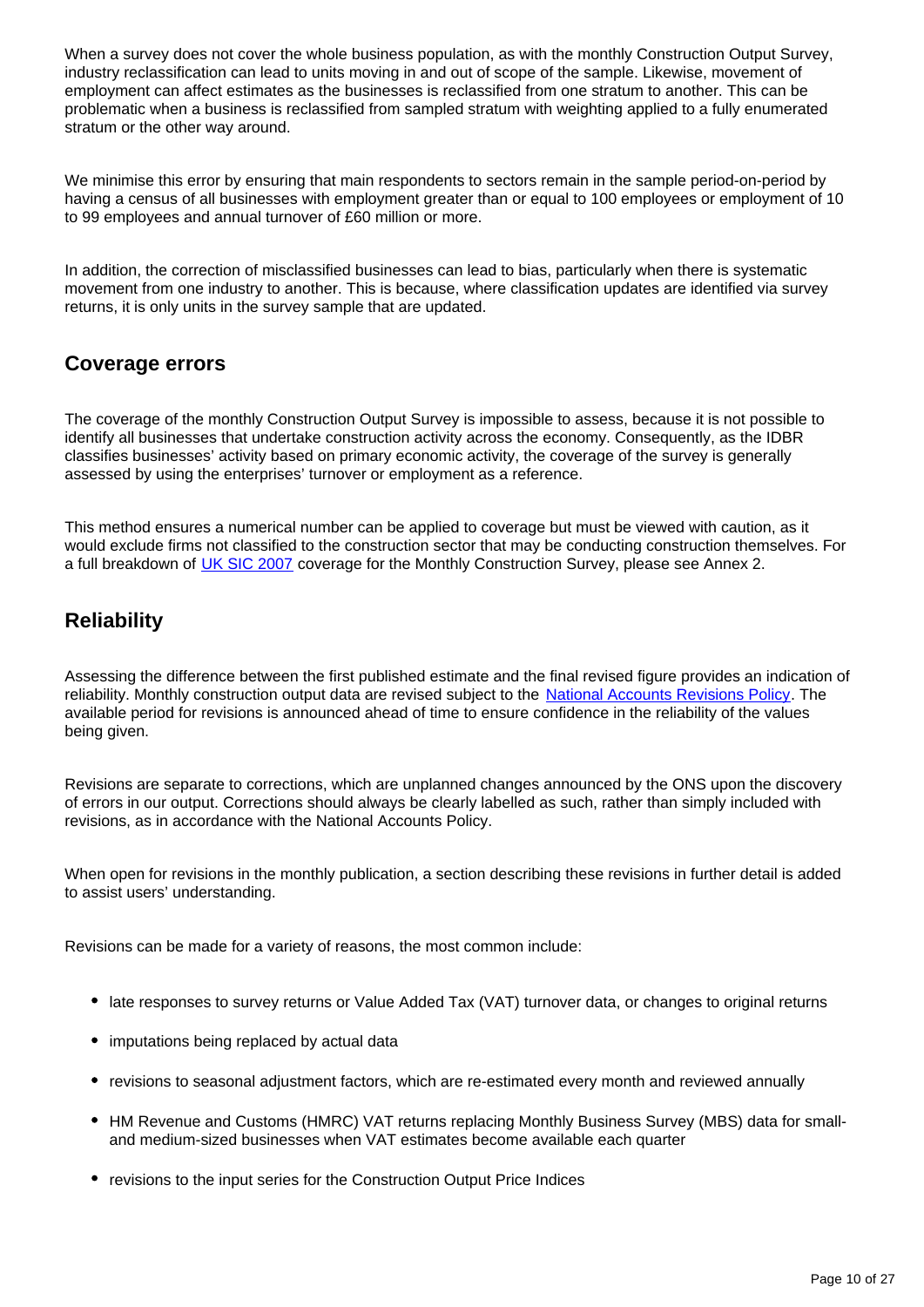More information on monthly construction output revisions are published each month in the statistical bulletin in the form of revisions triangles. These are published in the form of <u>[one-month growth](https://www.ons.gov.uk/businessindustryandtrade/constructionindustry/datasets/outputintheconstructionindustryrevisionstriangle1monthgrowth)</u> and [three-month growth.](https://www.ons.gov.uk/businessindustryandtrade/constructionindustry/datasets/outputintheconstructionindustryrevisionstriangle3monthgrowth)

## **Coherence and comparability**

To understand the comparability of construction output data it is worthwhile to understand the history of the data and discontinuities in terms of the data collection. The construction survey began in 1955, with the Board of Trade (later the Department for Trade and Industry (DTI)). Responsibility later transferred to the Department for Business, Enterprise and Regulatory Reform (BERR) before its amalgamation with the Department for Innovation, Universities and Skills (DIUS) to create the Department for Business, Innovation and Skills (BIS), now the Department for Business, Energy and Industrial Strategy (BEIS).

Survey responsibility was transferred to the Office for National Statistics (ONS) in March 2008. In June 2009, we announced [major changes](https://webarchive.nationalarchives.gov.uk/20160108013523/http://www.ons.gov.uk/ons/about-ons/consultations/closed-consultations/construction-statistics-publications/index.html) to the arrangements for producing construction statistics and indicated that the changes would take effect from the beginning of 2010. For further information as to the work undertaken by the ONS when the statistics transferred to us, please see [Development of construction statistics \(PDF, 135KB\),](https://www.ons.gov.uk/ons/rel/elmr/economic-and-labour-market-review/no--3--march-2010/development-of-construction-statistics.pdf) published in March 2010.

The subsequent redevelopment of the output statistics has meant that a revised back series of data at sector level to 1955 and at subnational and sub-sectoral level to 1980 has been produced.

Monthly construction output is designed in accordance with Eurostat short-term statistics regulations ( [EU](https://eur-lex.europa.eu/legal-content/EN/ALL/?uri=CELEX%3A32005R1158)  [Regulation 1158/2005\)](https://eur-lex.europa.eu/legal-content/EN/ALL/?uri=CELEX%3A32005R1158) to ensure comparability across European Union member states. An important aspect of this is the use of UK Standard Industrial Classification (SIC), which is consistent with the European Union's NACE system of industry classification.

#### **Coherence with other ONS data sources**

Monthly construction output survey estimates can also be assessed for coherence against other ONS data sources. These include the [Annual Business Survey](https://www.ons.gov.uk/businessindustryandtrade/business/businessservices/bulletins/uknonfinancialbusinesseconomy/previousReleases) (ABS), [new orders in the construction industry](https://www.ons.gov.uk/businessindustryandtrade/constructionindustry/methodologies/newordersinconstructionqmi) data and [gross fixed capital formation](https://www.ons.gov.uk/economy/grossdomesticproductgdp/datasets/grossfixedcapitalformationbysectorandasset/current) (GFCF) estimates.

#### **Coherence with the Annual Business Survey**

The [ABS](https://www.ons.gov.uk/businessindustryandtrade/business/businessservices/bulletins/uknonfinancialbusinesseconomy/previousReleases) collects total turnover, alongside other variables such as purchases, capital expenditure, stocks and employment costs. The indicators in the ABS publications are collected and presented as monetary values or counts, for example, approximate gross value added (aGVA) and numbers of enterprises. They serve as a snapshot of UK business activity and can be used to understand the level of the contributions to the UK economy from different sectors of the economy at any one time. The statistics produced are referred to as structural business statistics.

Table 2: Coherence with the Annual Business Survey (ABS)

**ABS – Turnover** The ABS ask for "Total amount receivable in respect of invoices raised during the period of return, covering sales and goods and services."

**MBS – Value of Work** The MBS asks for "…the total value of all work carried out"

Source: Office for National Statistics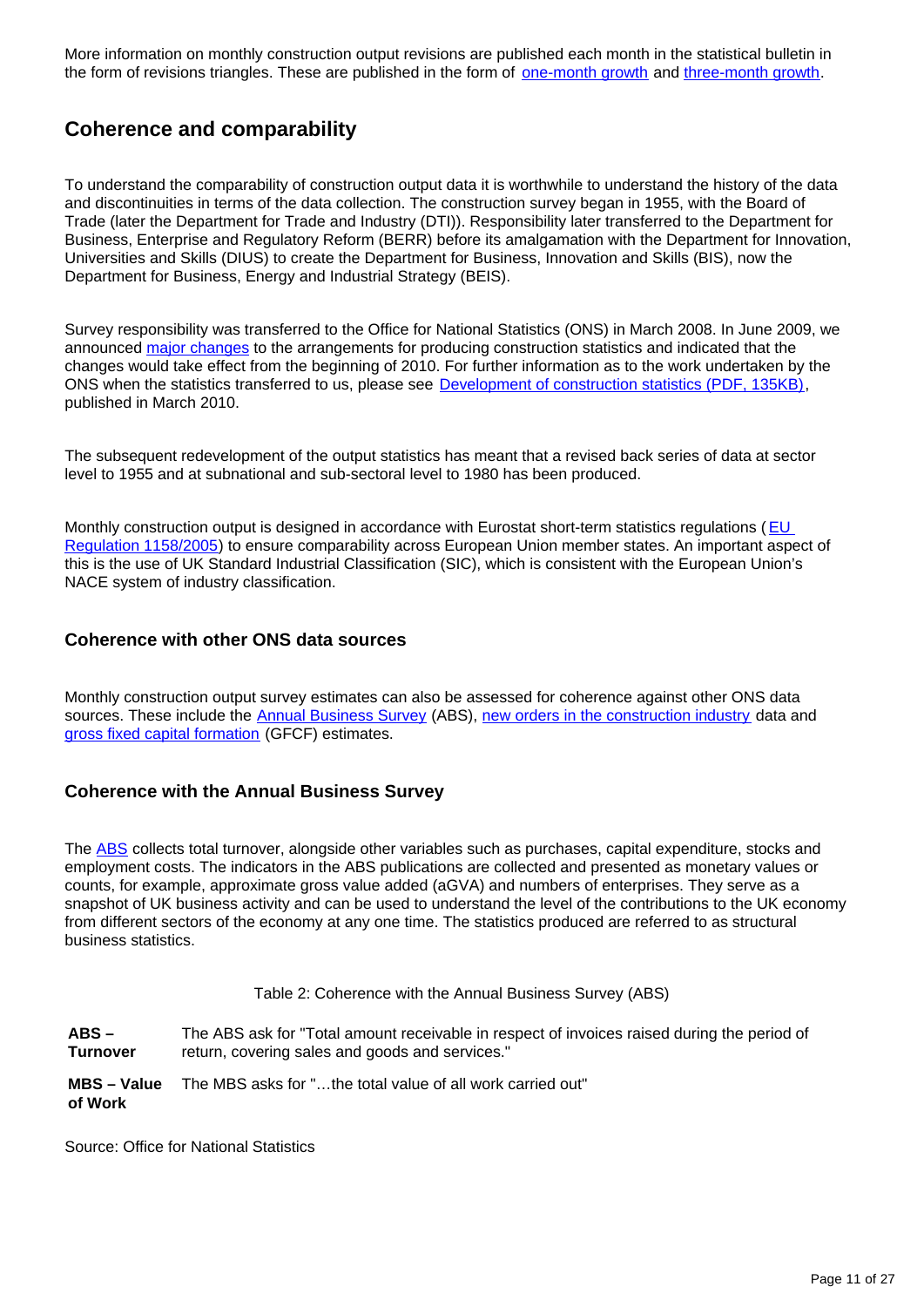However, the datasets are not directly comparable for a variety of reasons. These include, but are not limited to, the reasons detailed in this section.

#### **Question definition**

This is the important reason as to why the MBS value of work is not directly comparable with the ABS definition of turnover. The major reason for the difference is the treatment of subcontractor costs. To avoid double-counting, the MBS questionnaire specifically asks for only work conducted by respondents themselves. As subcontractors that are classified to construction will also be reporting this activity, this will avoid double-counting.

In contrast, as the ABS asks for a more detailed breakdown of questions on its questionnaire as it asks for income from subcontracting activity and payment to subcontractors, these figures can be accounted for in the final estimates when aGVA estimates are calculated.

#### **UK SIC 2007 coverage**

The ABS samples all of UK SIC 2007 section F – Construction. This is different to the MBS whose coverage is UK SIC 2007 section F – Construction excluding UK SIC 2007 41.1. "Development of building projects". This is consistent with other national statistical institutes and originates in the type of activity this SIC undertakes.

Property developers tend to subcontract work to other businesses in the construction sector that carry out the actual building activity. Businesses are asked to exclude any subcontracted work to avoid any double-counting. Output does not include payments made to architects or consultants from other firms – this would cover engineers and surveyors. Output would, however, include wages paid to such people if they were directly employed by the business.

#### **Geographical coverage**

The ABS has a UK coverage, whereas the MBS has a Great Britain coverage. The reason for this is the Northern Ireland Statistics and Research Agency has a quarterly [construction](https://www.nisra.gov.uk/statistics/economic-output-statistics/construction-output-statistics) output survey that measures construction [output in Northern Ireland.](https://www.nisra.gov.uk/statistics/economic-output-statistics/construction-output-statistics)

#### **Reporting periods**

The MBS asks for a return to cover calendar months. If a business reports a period outside of these dates then the return will have a calendar day adjustment applied to it. Therefore, it is possible to sum 12 months within the year to obtain an annual figure. Whilst this annual figure might then be compared with the ABS figure, there may still be differences. This difference can come from the ABS allowing businesses to report any business year-end to help reduce the burden of completing the questionnaire. This is shown with around 60% of businesses reporting non-calendar year end dates. Further analysis as to this can be found in Section 8 of the [ABS Technical](https://www.ons.gov.uk/file?uri=/businessindustryandtrade/business/businessservices/methodologies/annualbusinesssurveyabs/abstechnicalreport2014tcm77368873.pdf)  [Report \(PDF, 1.64MB\)](https://www.ons.gov.uk/file?uri=/businessindustryandtrade/business/businessservices/methodologies/annualbusinesssurveyabs/abstechnicalreport2014tcm77368873.pdf).

#### **Types of work versus UK SIC**

Another important feature with both datasets is the type of work against the SIC breakdown. For MBS, the focus of the release is on the type of work as derived from the various questions asked on the MBS questionnaire. Whereas the ABS publishes data based on the UK SIC 2007 and, on request, can provide its detailed variables broken down to detailed four-digit SIC classification.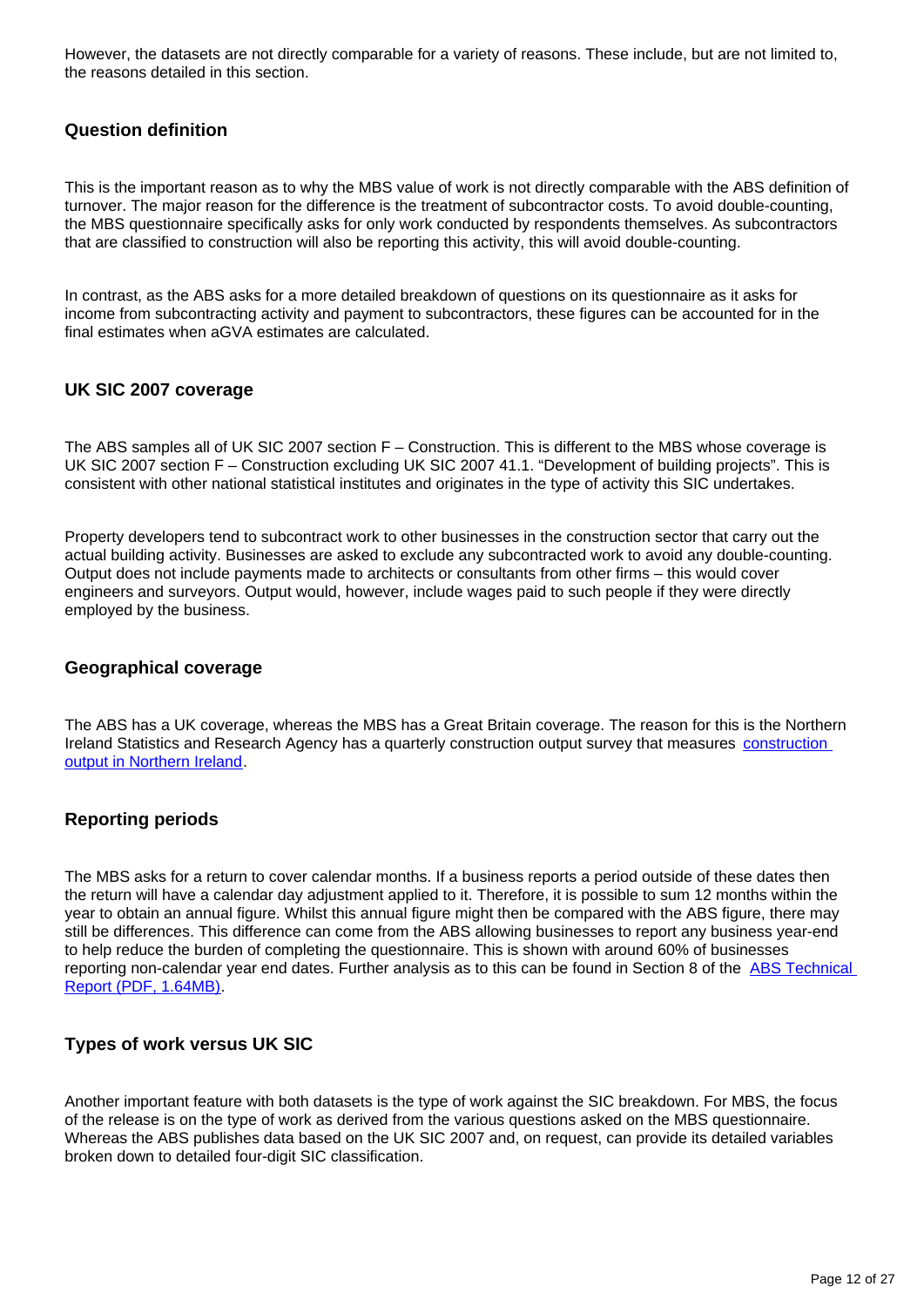#### **Subnational construction estimates**

ABS also publishes subnational estimates of construction data, which may be viewed by users to be comparable with the subnational estimates produced as part of the construction output in Great Britain dataset. It is unwise to compare the statistics in this manner, because ABS data are apportioned to the regional level based on local unit industry classification, employment size and regional location (see Section 5.8 Regional apportionment of the [ABS Technical Report \(PDF, 1.64MB\)](https://www.ons.gov.uk/file?uri=/businessindustryandtrade/business/businessservices/methodologies/annualbusinesssurveyabs/abstechnicalreport2014tcm77368873.pdf)).

In contrast with the ABS regional data, the subnational output data are produced via modelling project information as part of the new orders in the construction industry dataset. For further information on this modelling, please see [Construction development: improvements to regional and subsector level estimates](https://www.ons.gov.uk/businessindustryandtrade/constructionindustry/articles/constructiondevelopmentimprovementstoregionalandsubsectorlevelestimatesjune2018/2018-06-04), published on 4 June 2018.

As well as the caveats as to why the series may not be directly comparable, it is also worthwhile to understand the ABS time series for the construction industry are only available going back to 2008. This is because available results for the ABS between 1993 and 2007 are based on the UK SIC 2003 system, which was updated to become the UK SIC 2007 following a 2007 review. These updates were designed to reflect structural changes in the European economy, for example, the growth in technology industries. Consequently, ABS estimates from reference year 2008 onwards are published according to the UK SIC 2007 and so are not directly comparable with earlier results published according to UK SIC 2003.

#### **Coherence with new orders in the construction industry**

We also publish data on new orders in the construction industry on a quarterly basis as part of the short-term economic output indicators. For a full description of the methodology used to compile new orders, please see the [New orders quality and methodology information](https://www.ons.gov.uk/businessindustryandtrade/constructionindustry/methodologies/newordersinconstructionqmi) report. It is often the case that new orders are interpreted by users as a good indicator of future *construction output* data. Whilst this is not an unreasonable assumption, it is advised that new orders are not used in this manner for a variety of reasons. Differences between the new orders and output data are further explored in [Construction statistics development: Understanding the gap between](https://www.ons.gov.uk/businessindustryandtrade/constructionindustry/articles/constructionstatisticsdevelopmentimprovingtheunderstandingofnewordersintheconstructionindustryandthegapbetweenoutputandneworders/2018-10-30)  [construction output and new orders,](https://www.ons.gov.uk/businessindustryandtrade/constructionindustry/articles/constructionstatisticsdevelopmentimprovingtheunderstandingofnewordersintheconstructionindustryandthegapbetweenoutputandneworders/2018-10-30) published on 30 October 2018.

The new orders and output datasets are not directly comparable for a variety of reasons. These include, but not limited to, the reasons detailed in this section.

There is a difference in coverage between new orders and output data. All projects under £100,000 or a single residential property are not included in the new orders dataset. However, if a business is sampled undertaking this type of work, these would be included in the monthly construction output data.

Changes in specification (either projects including additional project requirements or downsizing the specification from initial estimations) can lead to overspend or underspend on budgets, which can mean a discrepancy between the initial estimate and later estimates of the new order. These later valuations would be the value, if sampled, that would be included in the monthly output data.

Difference in concepts and definitions – in the monthly output survey, contributors are asked to provide information on the value of work carried out in the reference period, whereas Barbour ABI ask for a valuation of a new project. While these are similar concepts, it is possible that differences in the valuation process could occur here. This could be the inclusion of other costs outside of the pure construction costs.

New order contracts may also be cancelled after the initial order. As a result, it is possible to see some projects in the new orders dataset that will not be transferred into the output data due to cancellation. This could also be dependent upon the current economic climate, where in a downturn, more projects are likely to be cancelled as businesses struggle to finance and raise capital to fund new projects.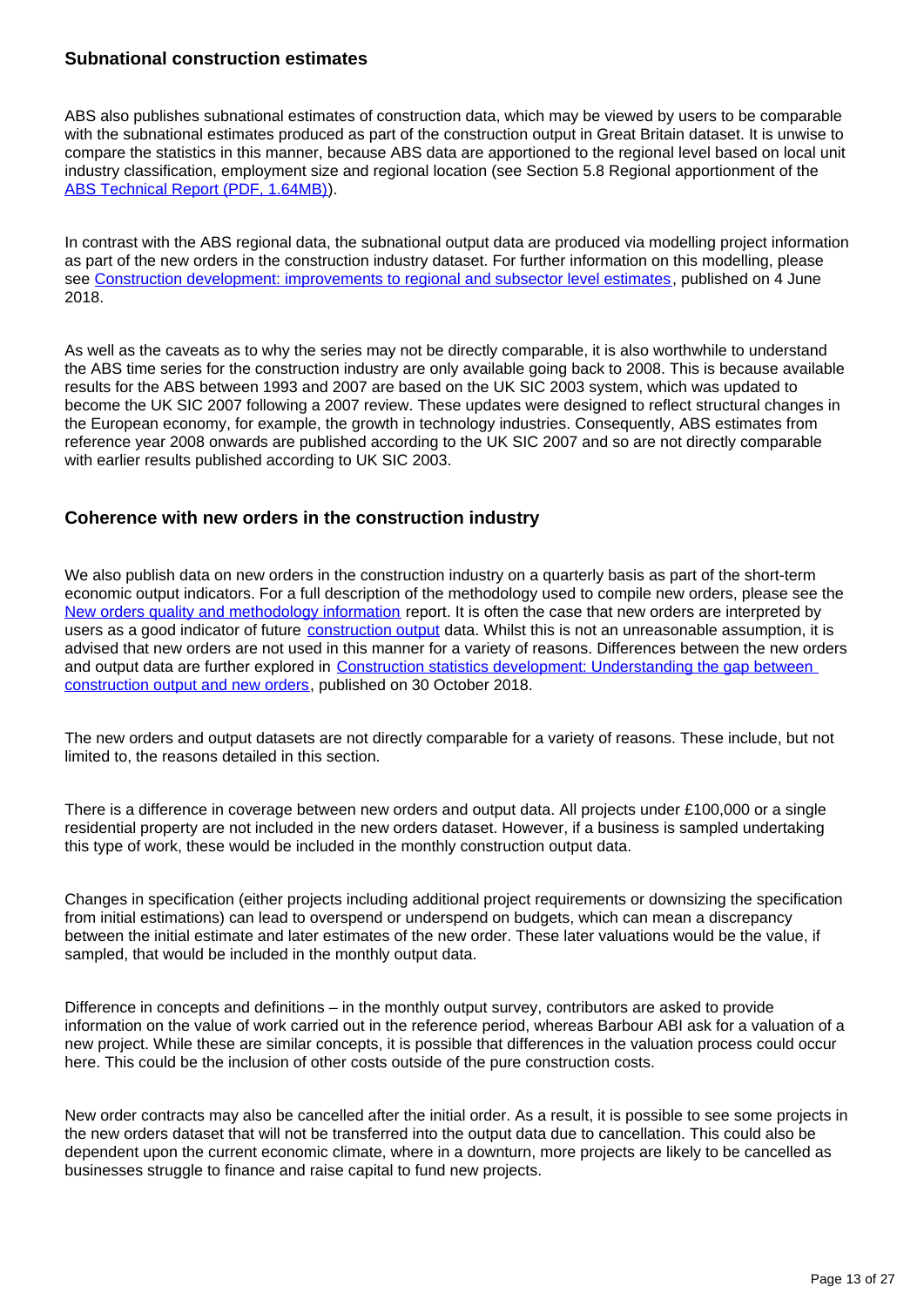#### **Coherence with gross fixed capital formation (GFCF) estimates**

We publish estimates with a sector and asset breakdown of GFCF including business investment. These estimates are published in current and chained volume measures for the UK on a seasonally and non-seasonally adjusted basis.

Within these estimates a sector breakdown of private sector dwellings is published. It is therefore the case that a comparison with the construction output private housing series (both new work and repair and maintenance) is often made. Whilst this assumption is valid, differences between the two series can occur, but are not limited to the following reasons:

- conceptual differences between the datasets GFCF private sector dwelling series is an expenditure measure whereas the private housing output series is an output indicator; additional series are included to the GFCF dwellings series to account for this and these include hidden improvements, DIY improvements and self-builds
- geographical coverage differences between the datasets the GFCF dwellings measure is UK coverage whereas construction output is Great Britain coverage
- difference in seasonal adjustment procedures due to differences in the level of data being seasonally adjusted and the time series and periodicity of the time series available, this leads to valid differences in the published data

For further information describing the differences between ONS construction output private housing data and GFCF dwelling data, please see [Conceptual and methodological differences between private housing](https://www.ons.gov.uk/releases/conceptualandmethodologicaldifferencesbetweenprivatehousingconstructionoutputandgfcfprivatesectordwellings)  [construction output and gross fixed capital formation private sector dwellings](https://www.ons.gov.uk/releases/conceptualandmethodologicaldifferencesbetweenprivatehousingconstructionoutputandgfcfprivatesectordwellings) , published on 31 May 2019.

# **Timeliness and punctuality**

To comply with EU regulation and to provide more timely data, survey estimates are published on or around the 10th day of the month, six weeks after the reference period month-end. These estimates are published as part of the short-term output economic indicators theme day, where [GDP monthly estimate](https://www.ons.gov.uk/economy/grossdomesticproductgdp/bulletins/gdpmonthlyestimateuk/previousReleases), [Index of Services, UK,](https://www.ons.gov.uk/economy/economicoutputandproductivity/output/bulletins/indexofservices/previousReleases) Index [of Production, UK](https://www.ons.gov.uk/economy/economicoutputandproductivity/output/bulletins/indexofproduction/previousReleases) and [UK trade](https://www.ons.gov.uk/economy/nationalaccounts/balanceofpayments/bulletins/uktrade/previousReleases) are also published. At this time, the survey response rate, by number of questionnaires returned and validated, is approximately 79% based on turnover coverage. To provide more accurate estimates, data are revised and published.

Publications are timely and fully compliant with Eurostat regulations and timetables. The data are published each month on the ONS website in the [Construction output in Great Britain release.](https://www.ons.gov.uk/businessindustryandtrade/constructionindustry/bulletins/constructionoutputingreatbritain/previousReleases) Every quarter new orders in construction are also additionally released within the statistical bulletin. To accompany the bulletin, a full set of estimates are available in MS Excel format in the [construction output dataset](https://www.ons.gov.uk/businessindustryandtrade/constructionindustry/datasets/outputintheconstructionindustry). Longer time series of current price (to 1955) non-seasonally adjusted and chained volume measure seasonally adjusted (to 1997) are also available.

For more details on related releases, the [GOV.UK release calendar](https://www.gov.uk/government/statistics/announcements) is available online and provides 12 months' notice of release dates. If there are any changes to the pre-announced release schedule, public attention will be drawn to the change alongside full explanation of the reasoning behind it, as set out in the [Code of Practice for](https://www.statisticsauthority.gov.uk/code-of-practice/)  [Statistics](https://www.statisticsauthority.gov.uk/code-of-practice/). This itself has been recently updated, with a greater focus on statistical context and recommended usage.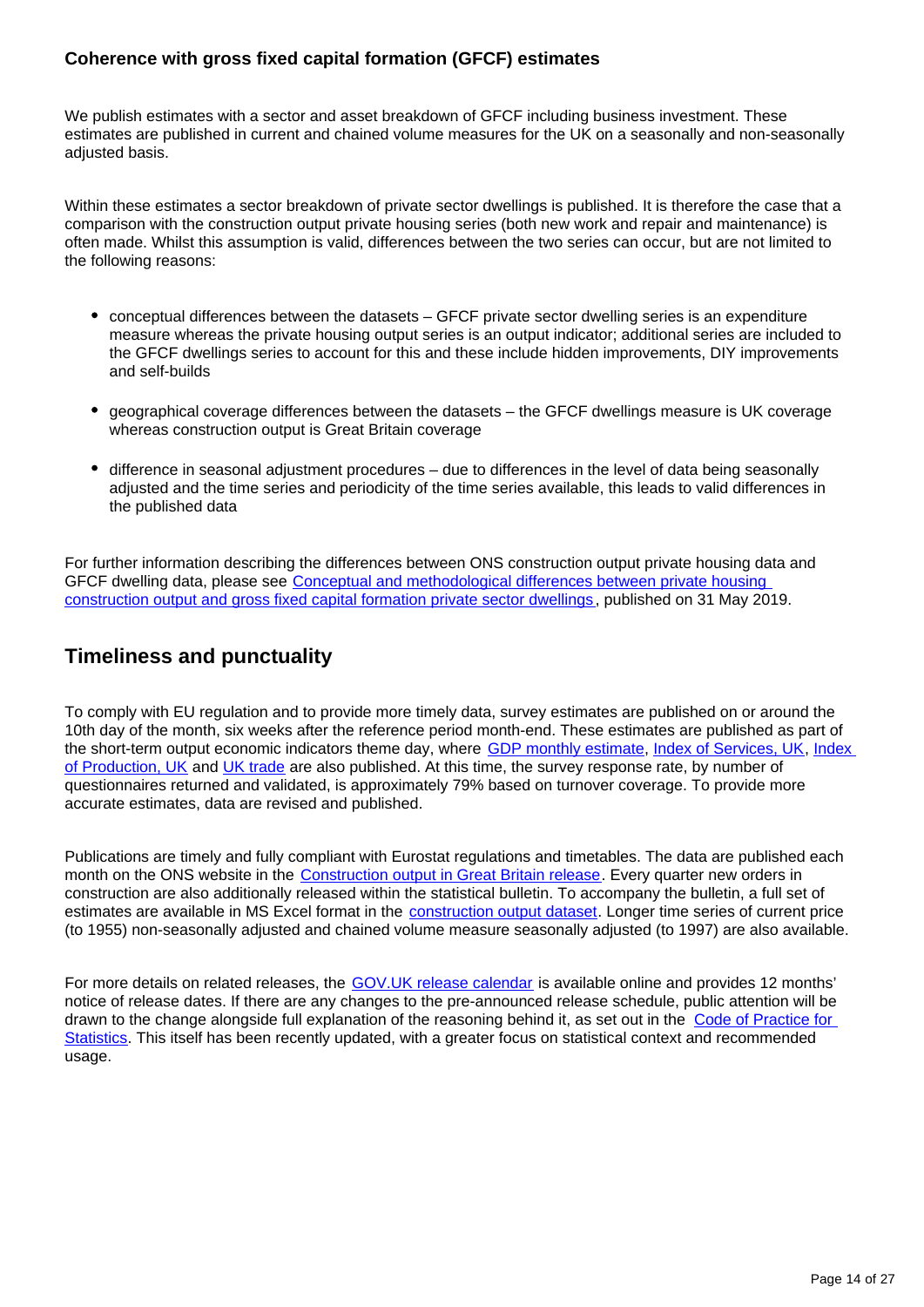# **Accessibility and clarity**

Our recommended format for accessible content is a combination of HTML web pages for narrative, charts and graphs, with data being provided in usable formats such as CSV, XML and Excel. We also offer users the option to download the narrative in PDF format. In some instances, other software may be used or may be available on request. Available formats for content published on our website, but not produced by us or referenced on our website but stored elsewhere, may vary.

For information regarding conditions of access to data, please refer to the following links:

- [terms and conditions](https://www.ons.gov.uk/help/termsandconditions)
- [access to microdata via the Secure Researcher Service](https://www.ons.gov.uk/aboutus/whatwedo/paidservices/virtualmicrodatalaboratoryvml)
- **[accessibility](https://www.ons.gov.uk/help/accessibility)**
- **•** [legislation on data](https://www.ons.gov.uk/aboutus/transparencyandgovernance/onsdatapolicies/legislationondata)

## **Why you can trust our data**

The ONS is the UK's largest independent producer of statistics and its national statistics institute. The Data [Policies and Information Charter](https://www.ons.gov.uk/aboutus/transparencyandgovernance/onsdatapolicies) detail how data are collected, secured and used in the publication of statistics. We treat the data that we hold with respect, keeping it secure and confidential, and we use statistical methods that are professional, ethical and transparent.

The monthly Construction Output Survey has [National Statistics](https://www.statisticsauthority.gov.uk/about-the-authority/uk-statistical-system/types-of-official-statistics/) status, designated by the Office for Statistics Regulation (OSR) in accordance with the [Statistics and Registration Service Act 2007](https://www.statisticsauthority.gov.uk/about-the-authority/uk-statistical-system/legislation/key-legislative-documents/).

# <span id="page-14-0"></span>**6 . Methods used to produce the construction output data**

# **Sample frame**

The monthly construction output sample frame is the [Inter-Departmental Business Register](https://www.ons.gov.uk/aboutus/whatwedo/paidservices/interdepartmentalbusinessregisteridbr) (IDBR). The IDBR covers businesses in all parts of the economy, except those that are not registered for Value Added Tax (VAT) or Pay As You Earn (PAYE), for example, very small businesses, the self-employed, those without employees and those with low turnover. Some non-profit making organisations are also not registered on the IDBR. The IDBR has details of approximately 2.6 million businesses and covers approximately 97% of UK economic activity.

The IDBR is used by government departments, including the Office for National Statistics (ONS), as the sampling frame for most business surveys. The monthly Construction Output Survey draws its sample from approximately 320,000 businesses classified to the construction sectors in scope of the survey.

# **Sample design**

The monthly Construction Output Survey uses a stratified random sample design. This is grouped by: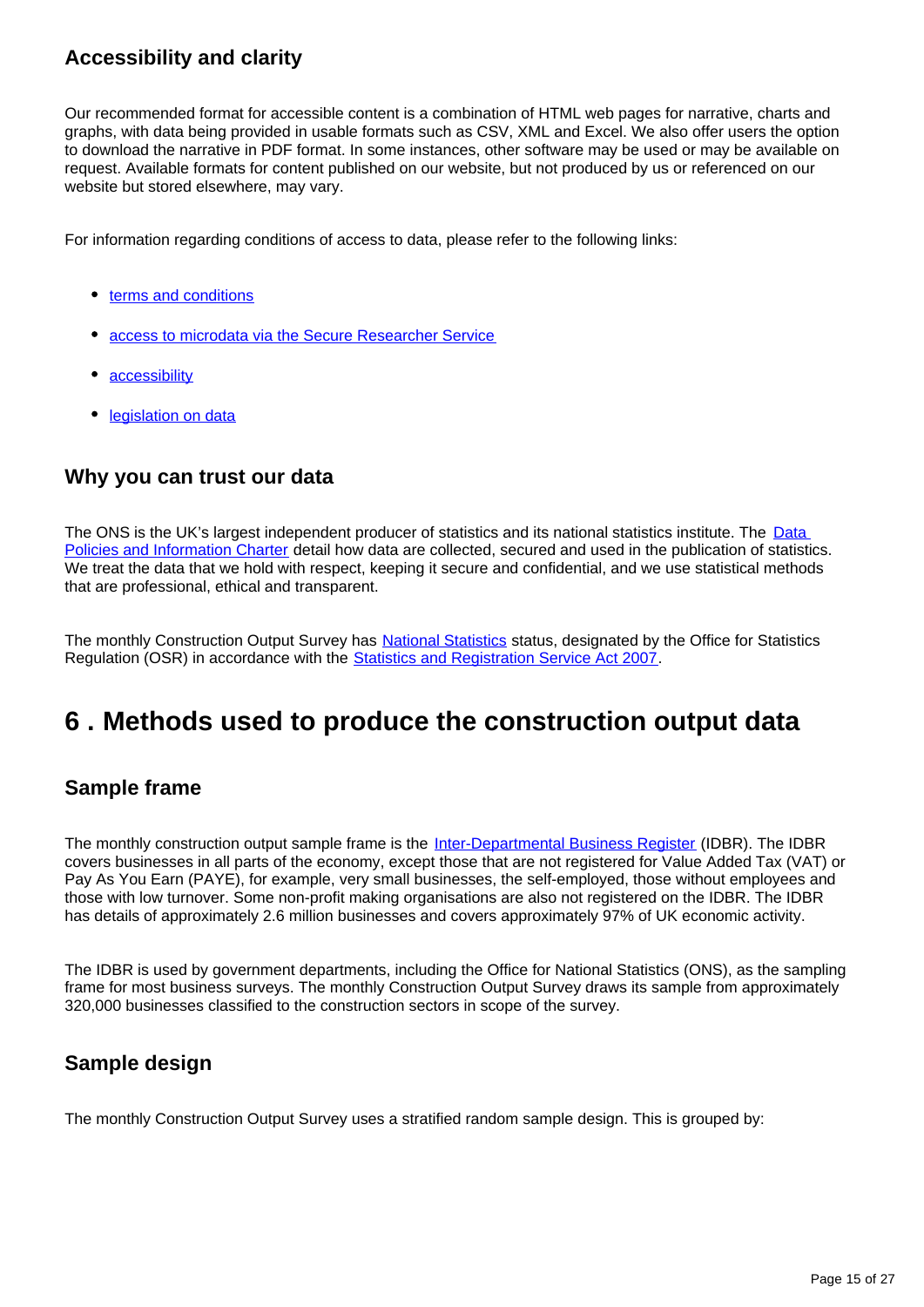- five employment size bands: 0 to 4, 5 to 9, 10 to 19, 20 to 99, and 100 or more employees
- industry class: four-digit UK Standard Industrial Classification 2007: SIC 2007 (see Annex 2 for UK SIC 2007 industries)

All businesses with 100 or more employees will automatically be included in the sample for each month. Also, businesses with 10 to 99 employees and turnover greater than £60 million will be automatically sampled each month due to their importance to the industry. For the businesses with employment below the fully enumerated threshold, a simple random sampling method based on a permanent random number (PRN) is used for selection.

The sampled industries (those with fewer than 100 employees or 10 to 99 employees and annual turnover less than £60 million) are selected for the survey for approximately 27 months, except for businesses with 0 to 9 employees, which are only included for 15 months. After this period, they are guaranteed not to be selected for this or any other short-term business survey for another three years, assuming they continue to be small in employment size and do not change industrial classification.

## **Sample size**

Monthly construction output has a sample size of approximately 8,000 businesses across construction sectors. The construction industry is classified as UK SIC 2007 section F excluding 41.1 – development of building projects.

# **Data collection**

Data are collected from businesses solely through tailored paper questionnaires, to minimise respondent burden. In 2018, approximately 96,000 questionnaires were dispatched across the industry.

Reminders are sent for non-response, in addition to a telephone exercise conducted by a dedicated respondent relations team. When questionnaires are received, they are scanned and transferred to a data validation team for processing.

Where applicable, newly sampled businesses are telephoned in advance and products are added to their questionnaires prior to dispatch.

# **Measured variables**

The main variables for the monthly Construction Output Survey are:

- value of new work
- value of repair and maintenance

By summing these two high-level components an all work series can be calculated. These variables are further broken down by type of work. These are detailed in Annex 1.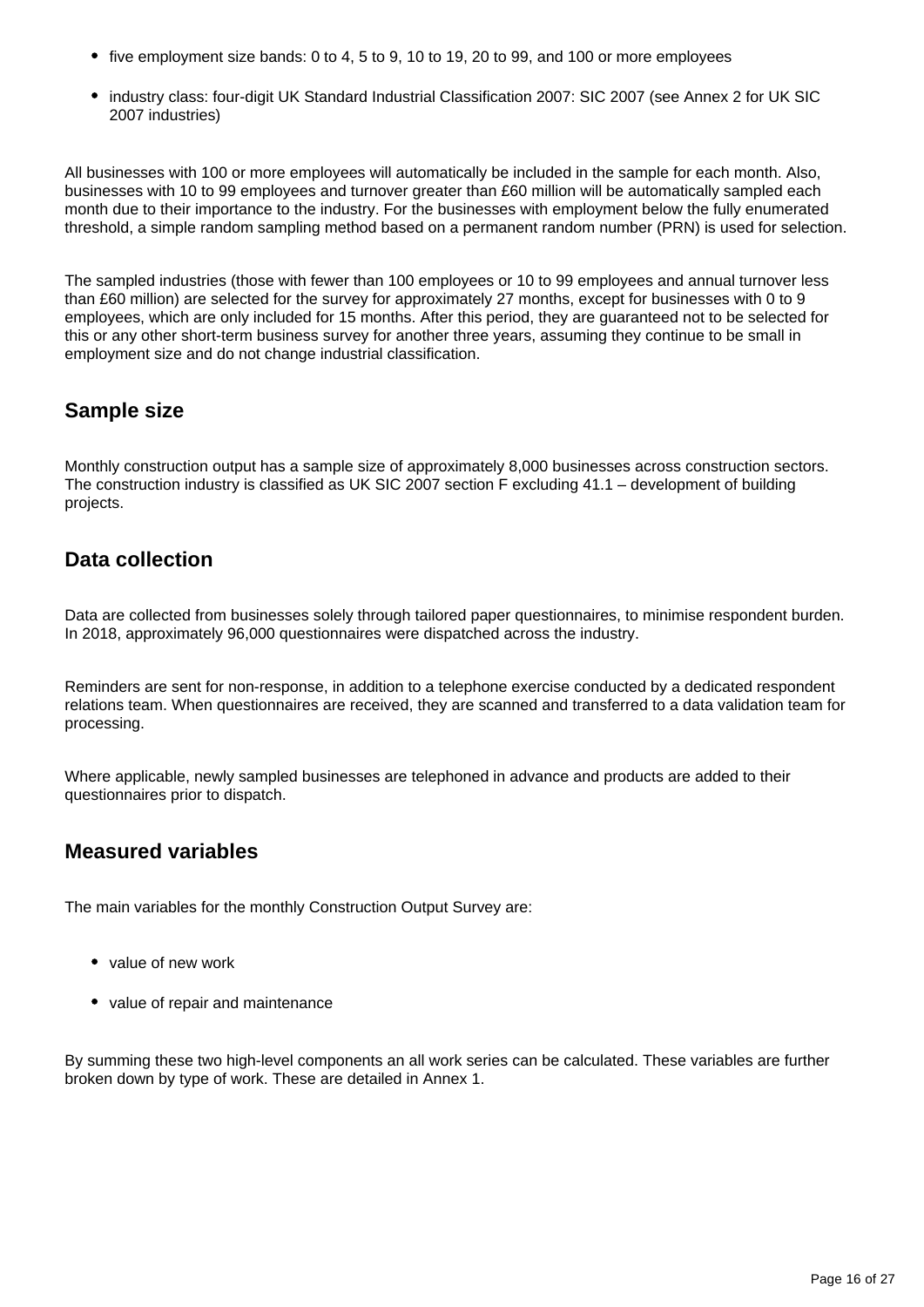## **How we process and analyse the data**

Once the data are collected, businesses will be re-contacted where substantial data changes are identified. The data are then aggregated and a further phase of validation checks is carried out via thorough micro-level investigation. Respondents may receive further queries if important changes driving aggregate movements at the type of work level are highlighted.

The following procedures are used for non-responders or non-sampled businesses, alongside atypical responses.

### **Imputation**

Automatic imputation using ratio imputation is used when item non-response occurs. The imputation methodology uses the ratio of means approach, which is consistent with other short-term indicators (retail sales, Index of Services and Index of Production) and is recognised in the Recommended Practices for Editing and Imputation in [Cross-Sectional Business Surveys EDIMBUS manual \(PDF, 799KB\)](http://ec.europa.eu/eurostat/documents/64157/4374310/30-Recommended+Practices-for-editing-and-imputation-in-cross-sectional-business-surveys-2008.pdf) (see Chapter 4.2) as international best practice for imputation when the contributor has a valid value in the previous period. Table 3 provides further information as to the different types of imputation for non-response on the Construction Output Survey. These include:

- constructed imputation these are an estimate for the non-response of a business, for the first period it is on the sample; the survey's sample rotation leads to approximately 600 new businesses joining the sample each month, maintaining the total sample size of 8,000
- forwards imputation these are an estimate for non-response of a business, which has been on the sample for more than one period
- backwards imputation these are an estimate for non-response, in case where a business's first response to the survey is not for its first period on the sample; it is used for all periods that are prior to the period of its first response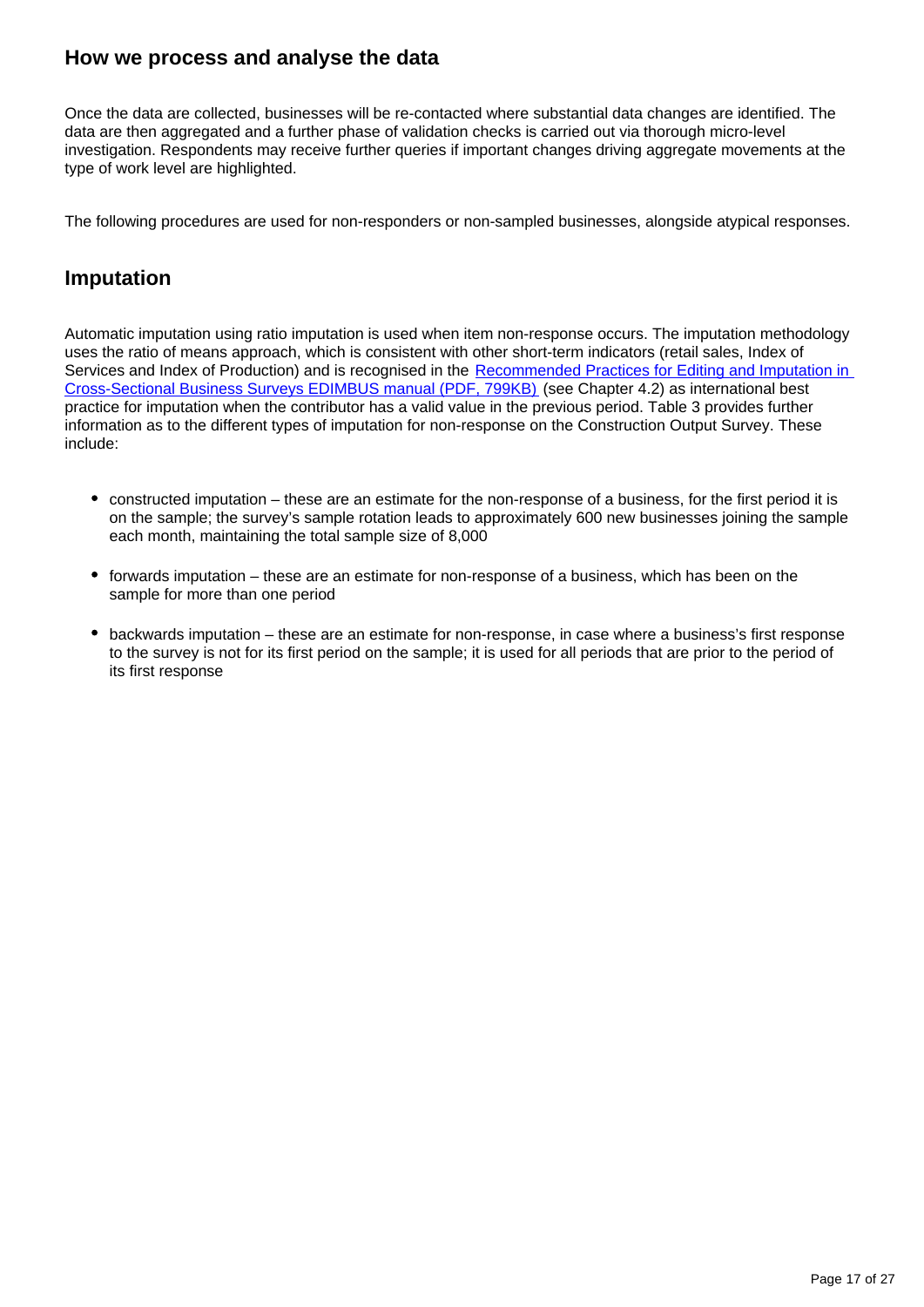|                                            | Table 3: Detailed explanation of imputation methods on the Construction Output Survey                                                                                                                  |                                                                                                                                                                          |                                                                                                                                                                |  |
|--------------------------------------------|--------------------------------------------------------------------------------------------------------------------------------------------------------------------------------------------------------|--------------------------------------------------------------------------------------------------------------------------------------------------------------------------|----------------------------------------------------------------------------------------------------------------------------------------------------------------|--|
| <b>Method</b>                              | <b>Constructed imputation</b>                                                                                                                                                                          | <b>Forwards imputation</b>                                                                                                                                               | <b>Backwards imputation</b>                                                                                                                                    |  |
| Level                                      | Estimated at UK SIC 2007 industry<br>level only, separately for all 11<br>questions on the survey.                                                                                                     | Estimated at UK SIC 2007<br>industry level only, separately<br>for all 11 questions on the<br>survey.                                                                    | Estimated at UK SIC 2007<br>industry level only,<br>separately for all 11<br>questions on the survey.                                                          |  |
| information                                | Contributing The return (Rp) and annual<br>turnover (T), according to the Inter-<br>Departmental Business Register<br>(IDBR), of businesses at the same<br>level, who have returned for the<br>period. | The return for both the<br>estimation period (Rp) and the<br>previous period (Rp-1), for<br>businesses who have returned<br>for both periods.                            | The return for both the<br>estimation period (Rp) and<br>the subsequent period<br>(Rp+1), for businesses who<br>have returned for both<br>periods.             |  |
| Link<br>calculation<br>(Ratio of<br>Means) | $(Rp)$ / $(T)$ , where the sums include<br>all contributing businesses at the<br>chosen level.                                                                                                         | $(Rp) / (Rp-1)$ , where the sums<br>include all contributing<br>businesses at the chosen level.                                                                          | $(Rp) / (Rp+1)$ , where the<br>sums include all contributing<br>businesses at the chosen<br>level.                                                             |  |
| Trimming<br>Factor                         | None                                                                                                                                                                                                   | None                                                                                                                                                                     | None                                                                                                                                                           |  |
| Link<br>application                        | The link is applied to the annual<br>turnover of the non-responding<br>business.                                                                                                                       | The link is applied to the value<br>held for the non-responding<br>business, for the previous<br>period. This value could be a<br>return, construction or<br>imputation. | The link is applied to the<br>value held for the non-<br>responding business, for the<br>subsequent period. This<br>value could be a return, or<br>imputation. |  |

Source: Office for National Statistics

An influential responder (a business that is known to make a significant contribution to the estimates) may also have its details manually constructed if it does not respond. This construction is based on previous returns to the survey and specialist knowledge of the industry.

# **Outliers**

Once validated and approved, outliers can be removed from the processing, so they do not impact on the imputation link highlighted previously. These judgement-based decisions are based on expert knowledge of the industry, where these atypical responses would otherwise be impacting on the values of other businesses who are yet to respond to the survey.

# **Weighting and estimation**

As it is not possible to conduct a census of all businesses classified to the construction industry each month due to cost and respondent burden, a sample is drawn each month.

For every business in the population, we weight the data from the sample of businesses to provide estimates for the full population. In strata that are not fully enumerated (that is, businesses in the 0 to 4, 5 to 9, 10 to 19 and 20 to 99 employees strata), two weights are applied to data collected in the Monthly Business Survey: the design ("a") weight and calibration ("g") weight.

Design ("a") weight This is the inverse of the inclusion probability of businesses in the sample; essentially, the ratio of the size of the population from which the sample is selected to the size of the sample. The "a" weight calculation is adjusted for closedowns, based on assumptions about the births to deaths ratio: this ratio is assumed to be 1 except in large businesses where it is assumed to be 0.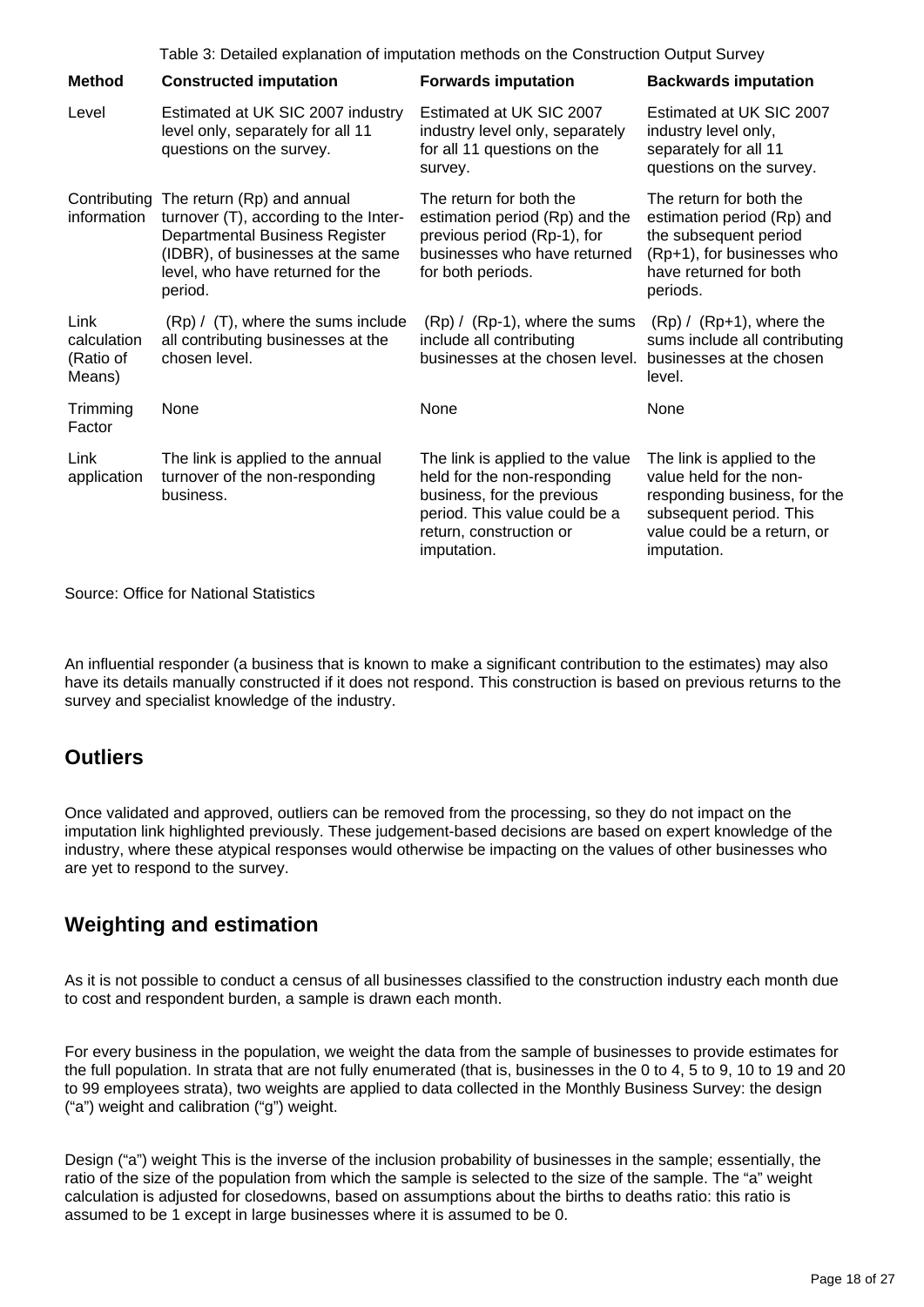Calibration ("g") weight This adjusts for the imbalance of the selected sample compared with the population from which the sample is selected, where the imbalance is defined in terms of average register turnover. The "g" weight is given by the average population register turnover divided by the average sample register turnover within a group, which can be either a stratum or a combination of strata.

# **Deflation**

The quarterly [Construction Output Price Indices \(OPIs\)](https://www.ons.gov.uk/businessindustryandtrade/constructionindustry/bulletins/constructionoutputpriceindicesopis/previousReleases) are used to deflate the current price construction output data to derive chained volume measure estimates of construction output in Great Britain. This is undertaken to remove the effects of changes in prices within the current price series.

Responsibility for these indices transferred to the ONS on 1 April 2015 from the Department for Business, Energy and Industrial Strategy (BEIS) and as part of this, a full development programme of work was undertaken in conjunction with stakeholders and user consultation to ensure their suitability within the output.

Information about the [methods used to compile the interim construction price index](https://www.ons.gov.uk/businessindustryandtrade/constructionindustry/articles/constructionoutputpriceindicesopis/2015-06-12) can be found in the first article published in June 2015, as well as the main strengths and limitations of this interim solution.

For further information about improvements since made to Construction Output Price Indices, please see the [Construction output price indices Quality and Methodology Information](https://www.ons.gov.uk/businessindustryandtrade/constructionindustry/methodologies/constructionoutputpriceindicesopisqmi) report and Section 5 of the [Impact of](https://www.ons.gov.uk/businessindustryandtrade/constructionindustry/articles/constructiondevelopment/impactofimprovementstoconstructionstatistics)  [improvements to construction statistics article](https://www.ons.gov.uk/businessindustryandtrade/constructionindustry/articles/constructiondevelopment/impactofimprovementstoconstructionstatistics), published on 27 September 2017. Because of these further improvements, the indices are no longer considered an interim solution.

# **Seasonal adjustment**

The monthly chained volume measures are seasonally adjusted (CVMSA) using a seasonal adjustment software tool called X-13-ARIMA-SEATS. This monthly series is aggregated to form the quarterly seasonally adjusted chained volume measure series.

The seasonal adjustment parameters for output in the construction industry are reviewed annually by ONS methodologists. However, due to the volatility of these statistics and a high volume of revisions because of seasonal adjustment, time series analysis experts are regularly asked to review the seasonal adjustment prior to an annual review.

It should be noted that 60 months or five years is the minimum time span recommended by Eurostat for seasonal [adjustment](https://ec.europa.eu/eurostat/web/research-methodology/seasonal-adjustment). While the seasonal pattern is generally established after 60 months in a monthly time series, there is still potential for increased revisions until the seasonal pattern has matured. The construction monthly output series is now nearly 10 years old.

# **Chained volume measures**

The chained volume measures (CVM) of construction output are annual re-weighted chain Laspeyres indices referenced to current price values, currently 2016.

As with constant price estimates, chained volume measures only vary with changes in the quantities of commodities produced or sold. However, unlike constant price estimates and fixed-weight indexes, which value quantities using the prices of some base periods that were updated (or reweighted) once every five years, chained volume measures value quantities by using prices in a base period that is updated annually. These annually reweighted (rebased) volume change measures are then linked, or "chained" together, to produce a time series of chained volume measures.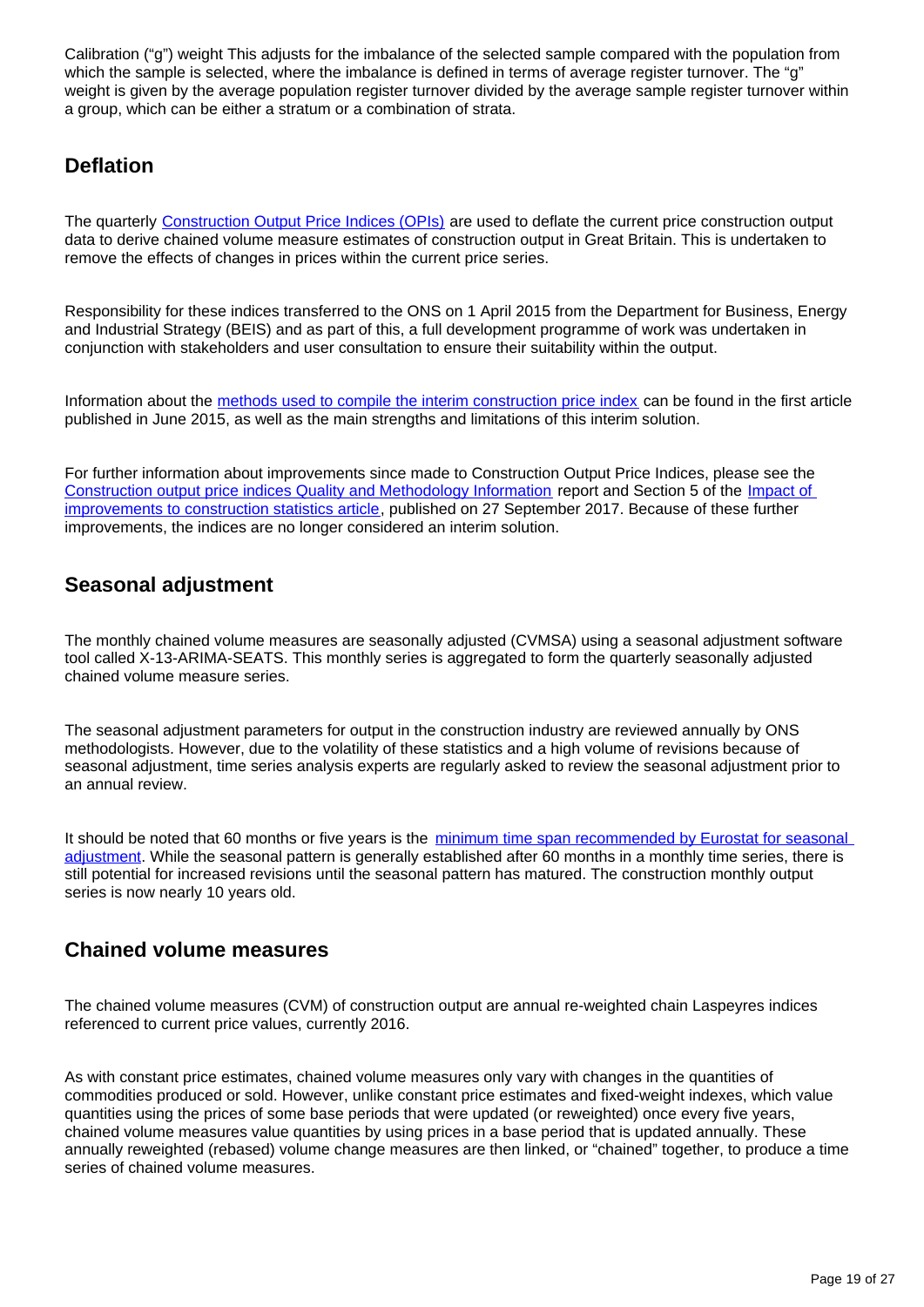A chained volume series is an economic series for successive years put in real terms by computing the volume for each year in previous year's prices and then chain-linking the data together to obtain a time series of volume figures from which the effects of price changes have in theory been removed. The chain-linking method used is consistent with the standard [national accounts method \(PDF, 58KB\)](http://www.ons.gov.uk/ons/rel/elmr/economic-trends--discontinued-/no--630--may-2006/methodological-note--annual-chain-linking.pdf).

# **VAT turnover usage in construction output estimates**

Since December 2017, VAT turnover data have been used to inform estimates of construction output in the shortterm output indicators. This allows us to use the strengths of the survey data, which is the timeliness of the data, which means the output can be published around six weeks after the reference period end, and the granularity provided by type of work conducted by businesses. Whereas the coverage of VAT units is far greater than is possible through the survey, in the smaller employment strata, where sample rotation and response can be a factor.

The method in which this administrative dataset has been combined with survey data to produce the final, seasonally adjusted chained volume measure is described further in Section 3 in VAT turnover in national [accounts: background and methodology](https://www.ons.gov.uk/economy/grossdomesticproductgdp/methodologies/vatturnoverdatainnationalaccountsbackgroundandmethodology), published on 19 March 2018.

As of August 2019, VAT turnover data have been used for selected industries previously covered by the Monthly Business Survey (MBS) from Quarter 1 (Jan to Mar) 2016 to Quarter 3 2018 (Jul to Sep). To achieve this hybrid series, the following processing steps are undertaken:

- a new "VAT-consistent" annual series is created that equates to growth in the construction MBS prior to the year in which VAT data have been taken on (2015); the annual growth rate derived from VAT data are benchmarked and spliced onto the established level of the annual MBS series – the Cholette-Dagum method of benchmarking is employed, according to ONS established best practice
- this series is then used as a benchmark for the creation of a quarterly "VAT-consistent" series that follows a quarterly VAT path; in a case where further quarterly VAT data are available for an incomplete calendar year, growth in the quarterly tail is also spliced on
- a final monthly "VAT-consistent" series is then created, which benchmarks MBS monthly growth data to the quarterly "VAT-consistent" series; where additional MBS data are available for a later period than VAT, these data are spliced in to create an MBS-only tail
- the final series is therefore consistent with VAT annual and quarterly growth rates when they are available and with monthly growth rates derived from the MBS data
- to create the industry totals for use in national accounts, an industry selection matrix is used to select the most appropriate data source (either MBS, VAT, or composite data) for any given industry by employment combination; industry totals can therefore consist of composite series for the sampled strata and of MBSonly series for the larger strata, making use of the best and most appropriate data for each stratum within an industry
- these "composite output total" time series are then run through the remaining part of the monthly construction systems as per usual

For a list of those industries selected to use VAT turnover within construction, please see the VAT industry [selection matrix](https://www.ons.gov.uk/economy/grossdomesticproductgdp/datasets/vatindustryselectionmatrix).

# **Modelling of output by type of work and by region**

Estimates of output by subnational region and sub-sectoral type of work are published as part of the [Output in the](https://www.ons.gov.uk/businessindustryandtrade/constructionindustry/datasets/outputintheconstructionindustrysubnationalandsubsector)  [construction industry: subnational and sub-sector dataset in Tables 1 and 2](https://www.ons.gov.uk/businessindustryandtrade/constructionindustry/datasets/outputintheconstructionindustrysubnationalandsubsector) . These are described in Annex 1.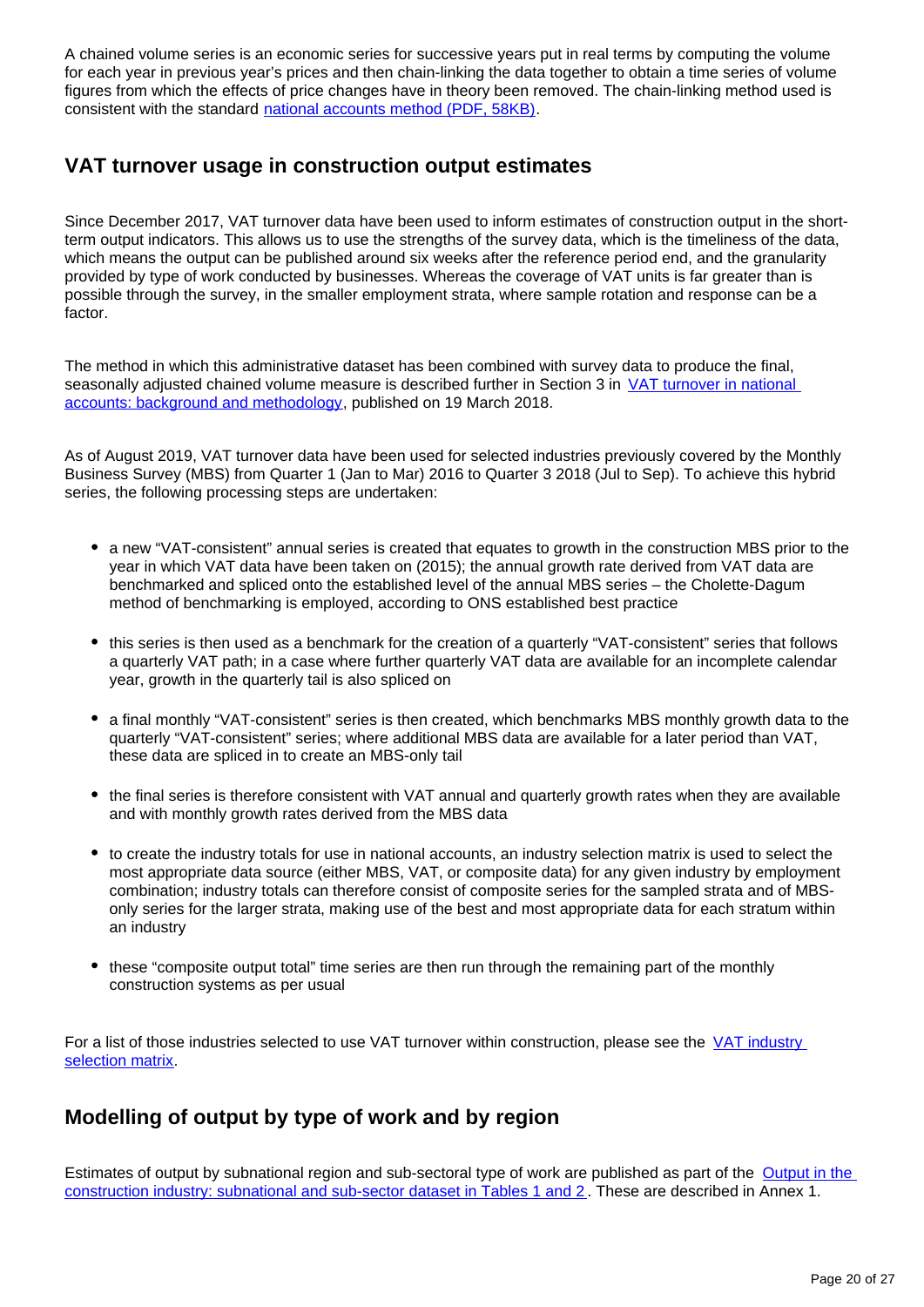The repair and maintenance output estimates are calculated from the output survey, which assumes that repair and maintenance work is carried out in the subnational region in which a business is registered. However, the new work output estimates are modelled using new orders data sourced from Barbour ABI. These new orders data include information from businesses on contracts won at subnational and sub-sector level on where the work is to be carried out, as well as individual project-level start dates, value, duration and end-dates.

Using these data, a two-staged approach is adopted depending on the individual projects value, with a different approach taken for new orders worth over and under £50 million.

Providing the value of a project is over £50 million, the value of the new order is spread over its duration, from their start to end date, using a set of pre-determined cost curves, which assume most of the cost is incurred to during the middle stage of the project. If a new order is postponed, it is not used to model construction output until the actual construction start date, while if a new order is cancelled, it is no longer used to model construction output.

A slightly different approach is taken for new orders with a value of less than £50 million. These lower value new orders, on which less data are available, are grouped with their cumulative value spread across default average durations according to the projects type of work using the same set of cost curves. Once the value of all projects worth over and under £50 million are spread across their duration, the resulting values are constrained to construction output.

For full details on the recent improvements implemented to the methodology to calculate subnational and sub-sector data, please see [Construction development: improvements to regional and sub-sector level estimates](https://www.ons.gov.uk/businessindustryandtrade/constructionindustry/articles/constructiondevelopmentimprovementstoregionalandsubsectorlevelestimatesjune2018/2018-06-04) , published on 4 June 2018. In addition, for further information on the assessment of the suitability of the Barbour ABI data, please see [UK Statistics Authority guidance for quality assurance of administrative data](https://www.ons.gov.uk/economy/economicoutputandproductivity/output/methodologies/qualityassuranceofadministrativedatausedinconstructionstatistics), which illustrates how the data have been assessed.

### **How we quality assure the data**

Data are quality assured throughout the data collection, processing and analysis processes through regular consistency checks, investigation of anomalies, ensuring disclosure procedures and reviewing data sources. These checks are presented at monthly curiosity meetings, where important internal stakeholders can interrogate the data and explore any anomalies or interesting findings.

External stakeholders, such as other government departments, also have regular opportunities to analyse the data and share feedback with ONS colleagues.

The external forums that are in place where the data can be quality assured and queried are the Construction Statistics Steering Group and the Consultative Committee on Construction Industry Statistics (CCCIS).

### **How we disseminate the data**

Construction output data are disseminated primarily through publication of statistical bulletins and ad hoc releases on the ONS website. These are further shared through the increased use of ONS social media accounts.

Tables 4 and 5 describe the following datasets that are published as part of the [data tables](https://www.ons.gov.uk/businessindustryandtrade/constructionindustry/datalist?filter=datasets) each month. For a full list of subnational regions, sector and sub-sectors, please see Annex 1.

Table 4: List of data tables published as part of construction output in Great Britain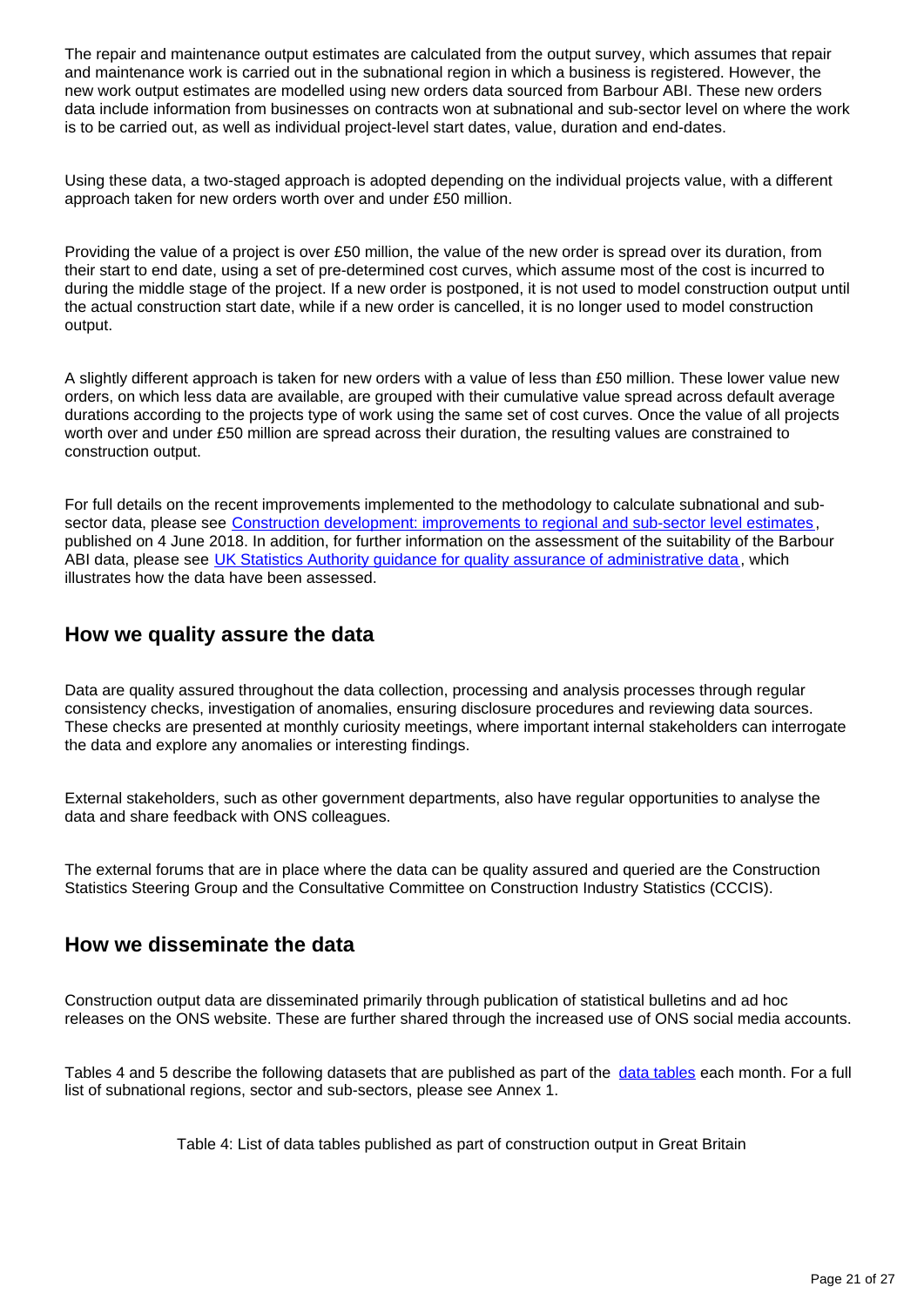| <b>Table</b><br><b>Number title</b> | <b>Table</b>                                                                                                                  | <b>Prices</b>             | <b>Seasonal</b><br><b>Adjustment</b> | <b>Periodicity Series</b>              | <b>Time</b><br>available                           |
|-------------------------------------|-------------------------------------------------------------------------------------------------------------------------------|---------------------------|--------------------------------------|----------------------------------------|----------------------------------------------------|
| 1a                                  | Construction output: Volume seasonally adjusted<br>index numbers $-$ by sector                                                | Chained volume<br>measure | Yes                                  | Annual,<br>quarterly<br>and<br>monthly | 1997 to<br>present<br>(annual<br>and<br>quarterly) |
|                                     |                                                                                                                               |                           |                                      |                                        | 2010 to<br>present<br>(monthly)                    |
| 1 <sub>b</sub>                      | Construction output: Volume non-seasonally<br>adjusted index numbers - by sector                                              | Chained volume<br>measure | No.                                  | Annual,<br>quarterly<br>and<br>monthly | 1997 to<br>present<br>(annual<br>and<br>quarterly) |
|                                     |                                                                                                                               |                           |                                      |                                        | 2010 to<br>present<br>(monthly)                    |
| 2a                                  | Construction output: Volume seasonally adjusted<br>pounds data - by sector                                                    | Chained volume<br>measure | Yes                                  | Annual,<br>quarterly<br>and<br>monthly | 1997 to<br>present<br>(annual<br>and<br>quarterly) |
|                                     |                                                                                                                               |                           |                                      |                                        | 2010 to<br>present<br>(monthly)                    |
| 2b                                  | Construction output: Volume non-seasonally<br>adjusted pounds data - by sector                                                | Chained volume<br>measure | No.                                  | Annual,<br>quarterly<br>and<br>monthly | 1997 to<br>present<br>(annual<br>and<br>quarterly) |
|                                     |                                                                                                                               |                           |                                      |                                        | 2010 to<br>present<br>(monthly)                    |
| 3a                                  | Construction output: Volume seasonally<br>adjusted, percentage change period on previous<br>period - by sector                | Chained volume<br>measure | Yes                                  | Annual,<br>quarterly<br>and<br>monthly | 1997 to<br>present<br>(annual<br>and<br>quarterly) |
|                                     |                                                                                                                               |                           |                                      |                                        | 2010 to<br>present<br>(monthly)                    |
| 3b                                  | Construction output: Volume seasonally<br>adjusted, percentage change period on previous<br>period a year earlier - by sector | Chained volume<br>measure | Yes                                  | Annual,<br>quarterly<br>and<br>monthly | 1997 to<br>present<br>(annual<br>and<br>quarterly) |
|                                     |                                                                                                                               |                           |                                      |                                        | 2010 to<br>present<br>(monthly)                    |
| 3c                                  | Construction output: Volume seasonally<br>adjusted, percentage change three months on<br>three months $-$ by sector           | Chained volume<br>measure | Yes                                  | Monthly                                | 2010 to<br>present                                 |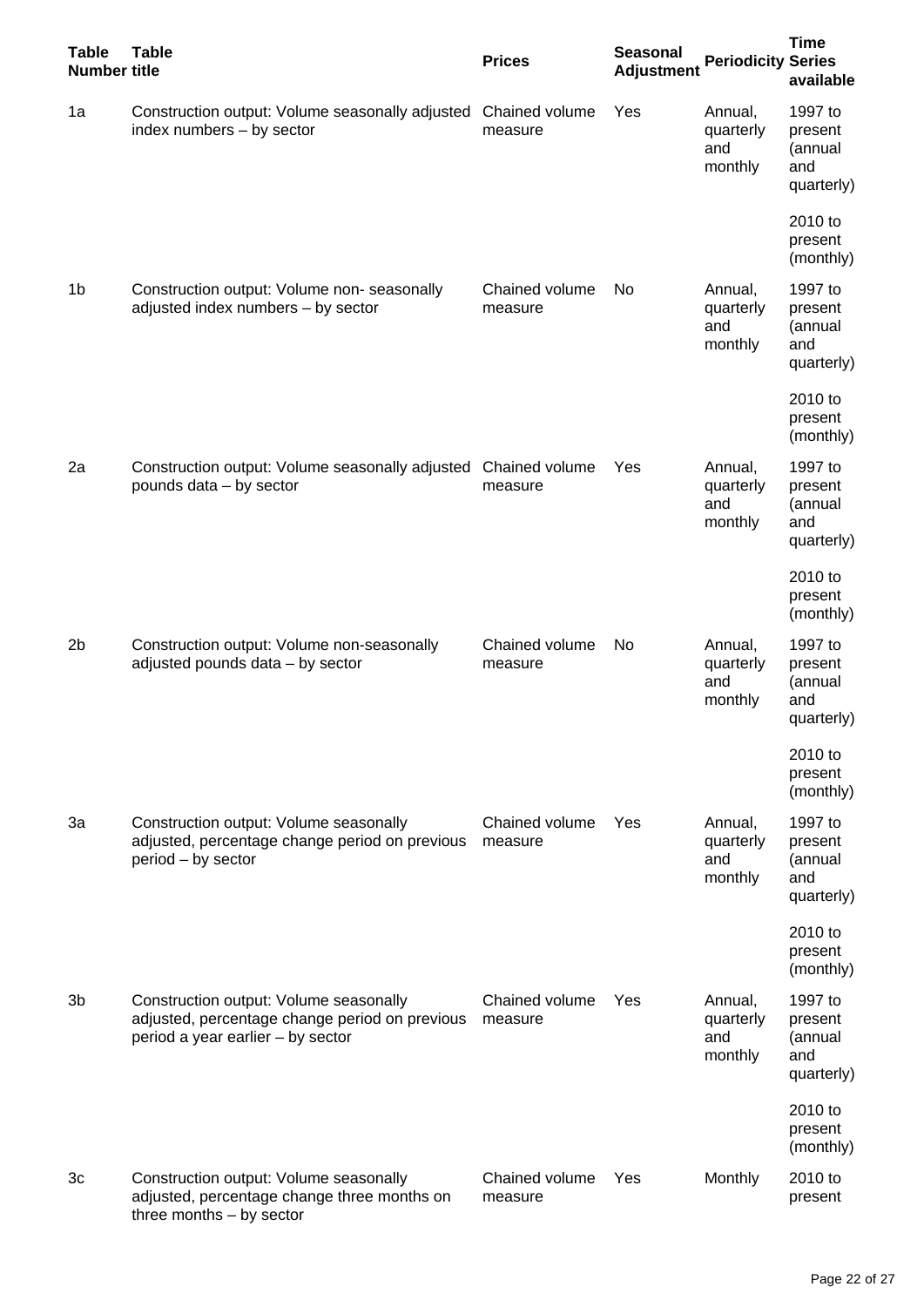| 3d             | Construction output: Volume seasonally<br>adjusted, percentage change three months on a<br>year earlier - by sector | Chained volume<br>measure                       | Yes         | Monthly                                | 2010 to<br>present                                 |
|----------------|---------------------------------------------------------------------------------------------------------------------|-------------------------------------------------|-------------|----------------------------------------|----------------------------------------------------|
| $\overline{4}$ | Construction output: Value non-seasonally<br>current prices – by sector                                             | <b>Current prices</b>                           | No          | Annual,<br>quarterly<br>and<br>monthly | 1955 to<br>present<br>(annual<br>and<br>quarterly) |
|                |                                                                                                                     |                                                 |             |                                        | 2010 to<br>present<br>(monthly)                    |
| 4a             | Construction output: Value seasonally current<br>prices - by sector                                                 | <b>Current prices</b>                           | Yes         | Annual,<br>quarterly<br>and<br>monthly | 1997 to<br>present<br>(annual<br>and<br>quarterly) |
|                |                                                                                                                     |                                                 |             |                                        | 2010 to<br>present<br>(monthly)                    |
| 5a             | Construction output: Volume seasonally adjusted<br>growth rates                                                     | Chained volume<br>measure                       | Yes         | N/A                                    | N/A                                                |
| 5b             | Construction output: Volume non-seasonally<br>adjusted growth rates                                                 | Chained volume<br>measure                       | No          | N/A                                    | N/A                                                |
| 6a             | Construction output: Implied price deflator, non-<br>seasonally adjusted index numbers                              | Implied deflator                                | No          | Annual,<br>quarterly<br>and<br>monthly | 1997 to<br>present<br>(annual<br>and<br>quarterly) |
|                |                                                                                                                     |                                                 |             |                                        | 2010 to<br>present<br>(monthly)                    |
| $\overline{7}$ | Construction output: Value non-seasonally<br>adjusted, current prices, by sector                                    | <b>Current prices</b>                           | No          | Quarterly                              | 2010<br>Quarter<br>1 (Jan to<br>Mar) to<br>present |
| 8              | Construction output: Basic quality information,<br>sample and non-sample errors                                     | <b>Current prices</b>                           | No          | Monthly                                | Latest<br>month<br>only                            |
| 9              | Construction output: Non-seasonally adjusted,<br>matched pairs analysis, current prices                             | <b>Current prices</b>                           | No          | N/A                                    | Latest<br>two<br>quarters                          |
| 10             | Construction output: all work summary                                                                               | Chained volume<br>measure and<br>current prices | <b>Both</b> | Annual,<br>quarterly<br>and<br>monthly | 1997 to<br>present<br>(annual<br>and<br>quarterly) |
|                |                                                                                                                     |                                                 |             |                                        | 2010 to<br>present<br>(monthly)                    |
| 11             | Response rates                                                                                                      | N/A                                             | N/A         | Monthly                                | Latest<br>four<br>months<br>only                   |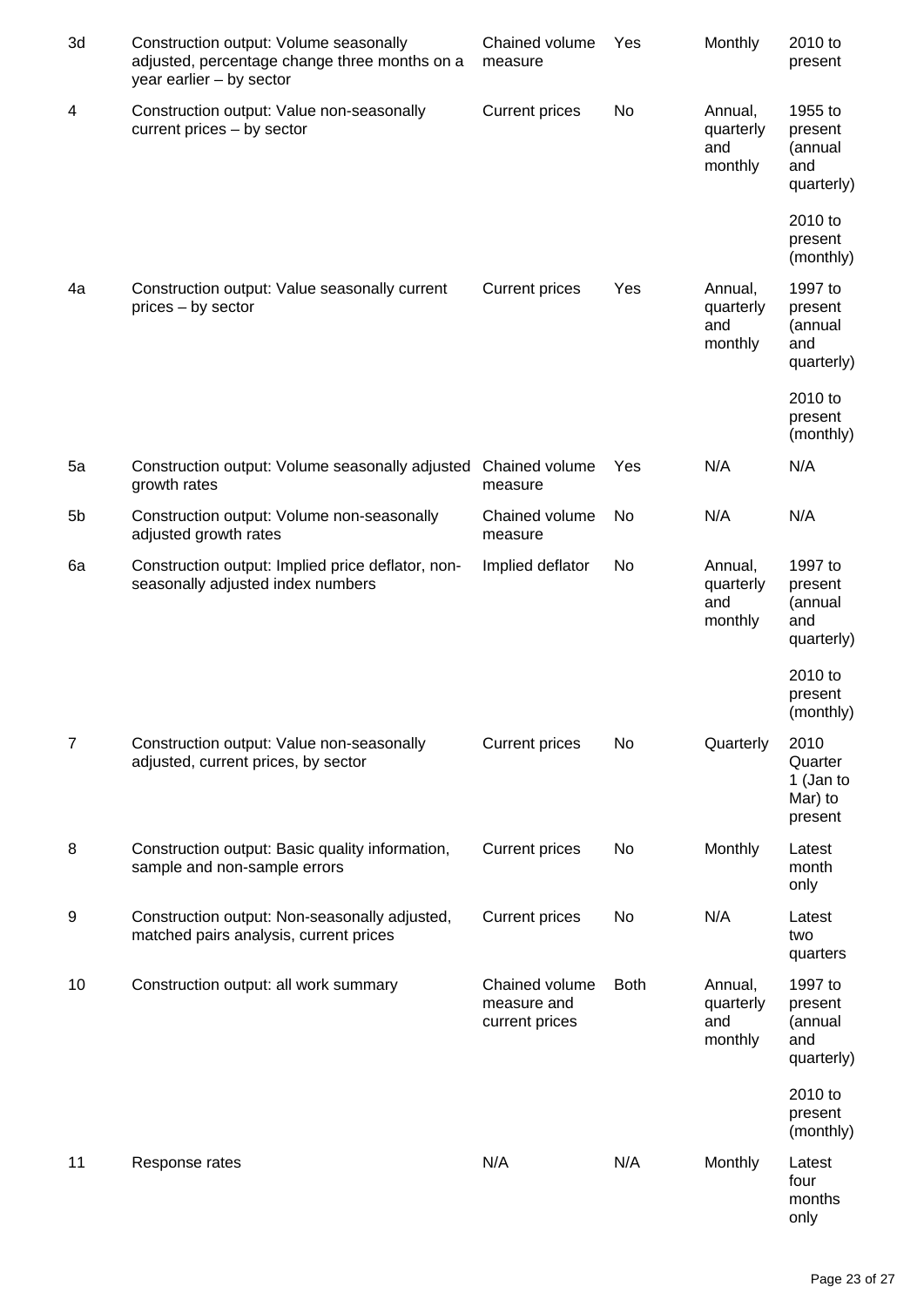Table 5: List of data tables published as part of construction output in Great Britain

| <b>Table</b><br><b>Number</b> | Table title                                                                   | <b>Prices</b>     | <b>Seasonal</b><br><b>Adjustment</b> | <b>Periodicity Series</b> | Time<br>available  |
|-------------------------------|-------------------------------------------------------------------------------|-------------------|--------------------------------------|---------------------------|--------------------|
| 1                             | Construction output: Value non-seasonally<br>adjusted - by sub-sector         | Current<br>prices | No.                                  | Quarterly                 | 1980 to<br>present |
| $\overline{2}$                | Construction output: Value non-seasonally<br>adjusted - by subnational region | Current<br>prices | No.                                  | Quarterly                 | 1980 to<br>present |

Source: Office for National Statistics

We also employ consistent disclosure control procedures ahead of publication. The Government Statistical [Service defines statistical disclosure control:](https://gss.civilservice.gov.uk/guidances/methodology/statistical-disclosure-control/)

"Statistical disclosure control (SDC) is the term used to cover the many methods of safeguarding the confidentiality of the information about individuals and businesses. Information obtained from surveys or administrative data is usually given in confidence. SDC is applied to ensure that individuals, businesses or other statistical units cannot be identified from published data, whether record level data or tables. This will involve modifying data so that the risk of identification is reduced to an acceptable level."

Monthly construction output is conducted under the Statistics of Trade Act 1947. This Act imposes restrictions on the way that data collected during the survey may be used, to ensure that information that can be attributed to an individual organisation is not disclosed in any publication.

The [Code of Practice for Statistics](https://www.statisticsauthority.gov.uk/code-of-practice/) sets out practices for how we protect data from being disclosed. More information can be found on the [ONS Disclosure Control Methodology](https://www.ons.gov.uk/methodology/methodologytopicsandstatisticalconcepts/disclosurecontrol) page.

# **Other information**

In addition to this Quality and Methodology Information, monthly construction output releases include a Quality and methodology section within the monthly statistical bulletin to aid user understanding of published estimates, alongside a user guide to aid the interpretation of estimates.

For further information, please contact the Construction team via email at construction.statistics@ons.gov.uk.

# **Useful links**

[Construction statistics annual](https://www.ons.gov.uk/businessindustryandtrade/constructionindustry/articles/constructionstatistics/number192018edition) [Construction statistics sources and outputs](https://www.ons.gov.uk/businessindustryandtrade/constructionindustry/methodologies/constructionstatisticssourcesandoutputs) [Types of construction work \(PDF, 75KB\)](https://www.ons.gov.uk/file?uri=/businessindustryandtrade/constructionindustry/methodologies/outputintheconstructionindustry/typeofconstructionworktcm77370117.pdf) [Output and new orders in the construction industry definitions and explanations \(PDF, 39KB\)](https://www.ons.gov.uk/file?uri=/businessindustryandtrade/constructionindustry/methodologies/outputintheconstructionindustry/definitionsandexplanationstcm77409330.doc)

# <span id="page-23-0"></span>**7 . Annex 1: Type of work and subnational breakdown collected on the construction output data**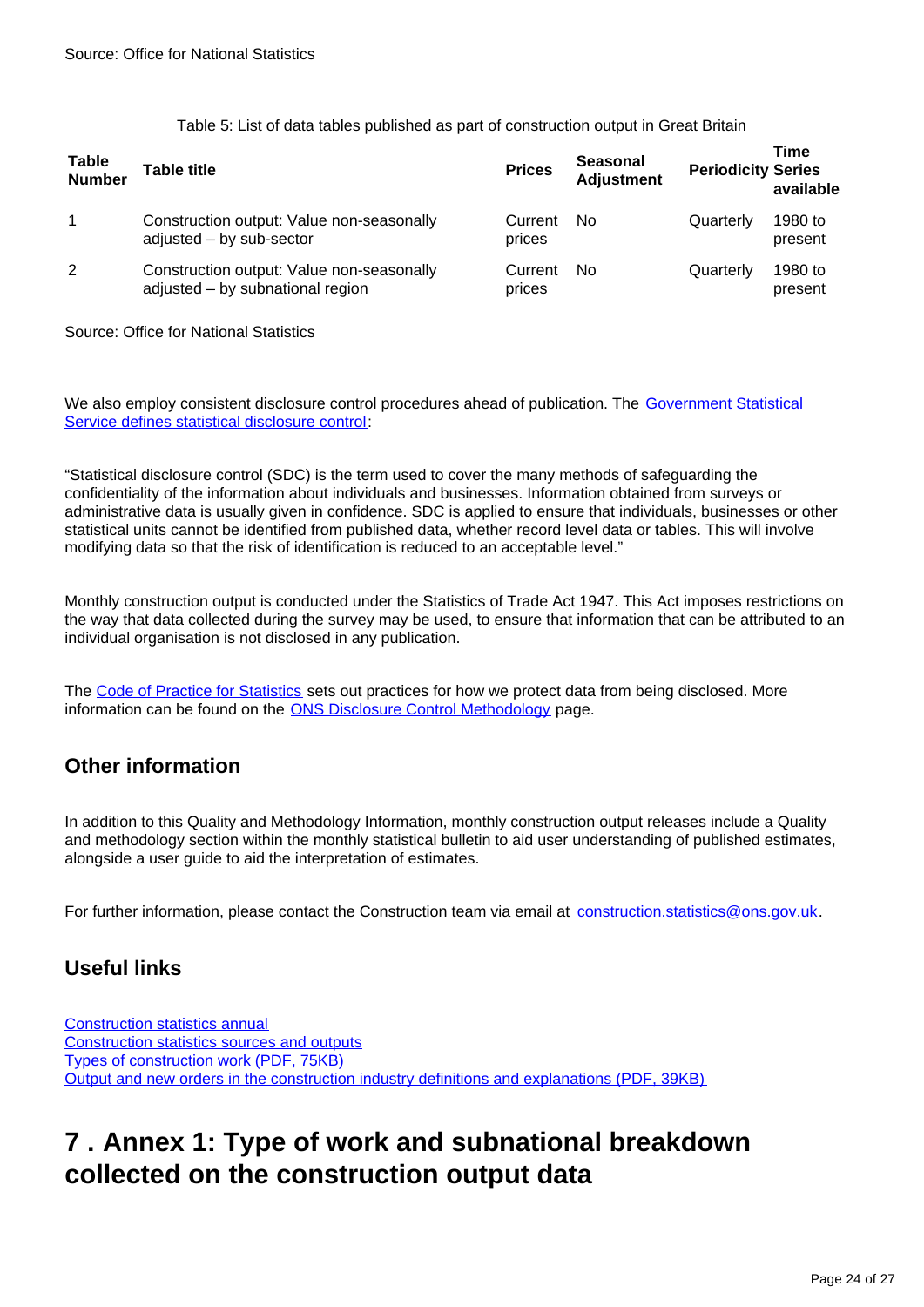# **Sectors published within the construction output in Great Britain release**

All new work can be split into two parts: new housing and all other work. These can be broken down as follows.

New housing includes:

- public new housing
- private new housing

All other work includes:

- other new work
- infrastructure
- public other new work
- private industrial other new work
- private commercial other new work

Repair and maintenance:

- public housing repair and maintenance
- private housing repair and maintenance
- non-housing repair and maintenance

# **Regions within the construction output in Great Britain release**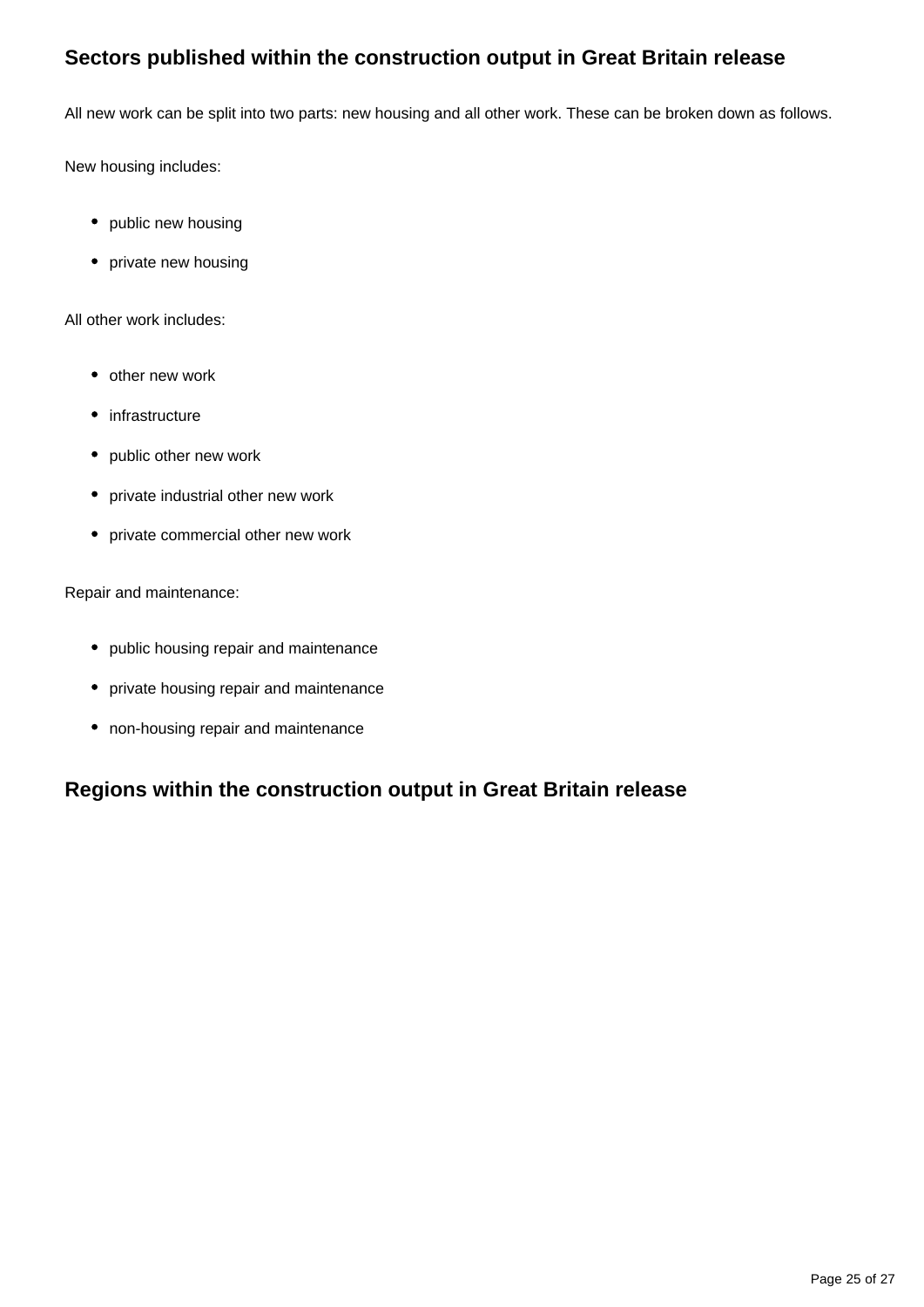- North East
- Yorkshire and The Humber
- East Midlands
- East of England
- London
- South East
- South West
- Wales
- West Midlands
- North West
- Scotland

# **Subsectors published within the construction output in Great Britain release**

Total new work and repair and maintenance includes the following:

- public housing
- private housing
- infrastructure (further disaggregated into public and private infrastructure), which includes water, sewerage, electricity, roads, railways, harbours, and other
- other public non-housing, which includes other public industrial, schools and colleges, universities, health, offices, entertainment, garages, shops, agriculture, and miscellaneous
- private industrial, which includes factories, warehouses, and oil, steel and coal
- private commercial, which includes schools, universities, health, offices, entertainment, garages, shops, agriculture, and miscellaneous

# <span id="page-25-0"></span>**8 . Annex 2: List of UK Standard Industrial Classification 2007 industries collected by the monthly Construction Output Survey**

The [Standard Industrial Classification 2007: SIC 2007](https://www.ons.gov.uk/methodology/classificationsandstandards/ukstandardindustrialclassificationofeconomicactivities/uksic2007) industries collected by the monthly Construction Output Survey are: